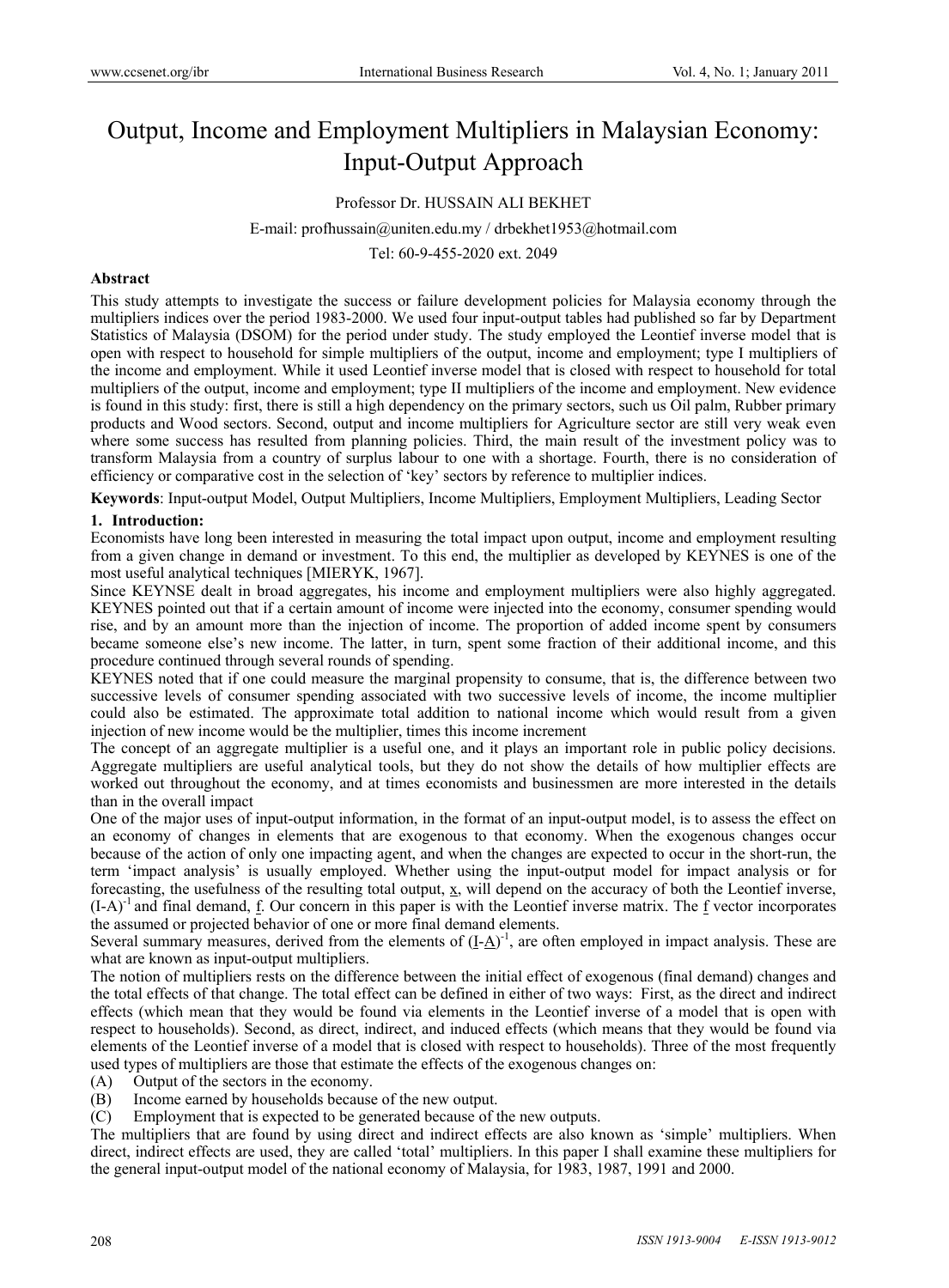Discussion on multipliers in input-output models can be found in MIERNYK, [1967], MIERNYK et al, [1976] , RICHARDSON, [1972], SCHAFFER, [1976], PLEETER [1980], BULMER-THOMAS, [1982], MILLER and BLAIR [1985], and HEWINGS [1985]. For more detail, see; inter alia, MIERNYK [1976], PIBBS and HOLSMAN [1981], HARRIGAN [1982], and KATZ et al [1982]; SZYRMER [1992]; GIM [1998]; SONIS et al. [2000]; LENZEN [2001]; DeMESNARD [2002]; OoSTERHAVEN and STELDER [2002]; JUN [2004]; DIETZENBACHER [2005]; GIM [2005]; LIEW [2005]; OoSTERHAVEN [2007].

The subsequent four sections of this paper are structured as follows. Section Two discusses the problem and objectives of the paper. Section Three considers data and mathematical techniques. Section Four discuss the interpretation of the empirical results. Section Five gives some policy implications. Section Six offers some conclusions on the results of these multiplier analyses for the Malaysia economy.

#### **2. The Problem and Objectives:**

During the past three decades, the Malaysian planners have implemented a series of planning horizon, ranging from short to long-term development plans. Subsequently, updated and adequate data would be required for monitoring the progress and performance towards achieving the planned targets.

The planners aim for the period 1998-2010 sets strategic directions for economic development to the year 2010. This policy has been formulated to ensure that the structural change role in national development is sustained and enhanced in the light of new and emerging challenges facing economic development.

The specific target of the planners was, however, to increase per capita income during the 1980-1990 and 1991-2000 periods, by an annual compound rate of growth of 3.6% and 13.3% respectively. This aim required the manipulation of wages, salaries and the promotion of services. The planners intended to undertake the construction of a number of services, such as education, hospital etc, and increase household income by increasing wages and salaries. This policy was designed to distinguish between income changes resulting from population growth and those which follow from rising per capita income. Therefore, the planners have aimed to maximize the output, income and employment level during the 1980-2000 periods. Also, it aimed to reduce the growth rate of unemployment, which was reduced from 6.8 in 1971-1980 to 4.3 in 1971-2002 (Ching, 2006).

 The planners have shown the allocations and annual compound growth rate target at sector level for the period 1980-2000 by several Malaysian plans (see www.epu.jpm.my/). It would therefore be expected that the Transportation, Education, Industry, Health, Services and Agriculture sectors would have a high ranking in terms of output, income and employment multipliers.

Towards this end, the planners will focus on new approaches to increase productivity and competitiveness, deepen linkages with other sectors, venture into new frontier areas as well as conserve and utilize natural resources on a sustainable basis. The policy aims to set in place the enabling and supportive measures as well as a conducive environment to promote growth in the economy. The policies and strategies formulated will continue to emphasise productivity and market driven growth (Ministry of Agriculture and Agro-Based Industry, 2006).

An approach employed by policy makers to project, plan and make decision on national development programs is to use an input-output model. Input-Output analysis has become an increasingly popular means for analyzing economic structures and assisting local economic development decision making. Input-output models provide a variety of useful information. It is a descriptive tool which describes the existing structure of a economy; it provides information on individual economic sectors, the linkages between them and how they co-vary. It also shows the relative importance of individual sectors conditions. Input-Output analyses describe the economic transactions pertaining to the economic activity that occurred within specified reference periods.

In Malaysia, as in most natural resources developing countries, the availability of foreign exchange generated by the rapidly growing export of oil and gas, rubber and Palm oil has been of great importance to the process of economic development. The aim of Malaysia development policy has been, primarily, to invest in the commodities sectors. The rational behind this policy was to build a solid base for the Malaysia economy, by using the natural resources revenues to support the establishment of large scale enterprises, which could produce intermediate products at competitive prices for the other industries in the economy; this would thus aid the integration of the national economy. Secondary aims were to assist in income redistribution, import substitution, export growth and agricultural modernization.

Unfortunately, such a policy of inter-sectoral imbalance between economic sectors has lead to a poorly integrated economy in the short-run, causing a heavy dependence on imports. The presently existing weak forward and backward linkages between sectors are cited among the problems existing in the Malaysian economy (BEKHET, 2009; and SHUJA and et al., 2007).

In addition, the planners' policy towards the industrial sector regarding the adoption of advanced technology resulted in production below its potential maximum in the short-run. This is because a number of structural "bottlenecks" developed, such as an insufficiently trained labour force and a lack of managerial and technical skills, as well as a heavily bureaucratic and hierarchical structure of organization.

This paper aims to assess the success or failure of Malaysian economic policy with input-output analysis. A static input-output model is used. Unfortunately, dynamic input-output models must be ignored, as the necessary capital matrix is not available for the Malaysian economy. The period of study is 1983 to 2000, during which time four input-output tables were established.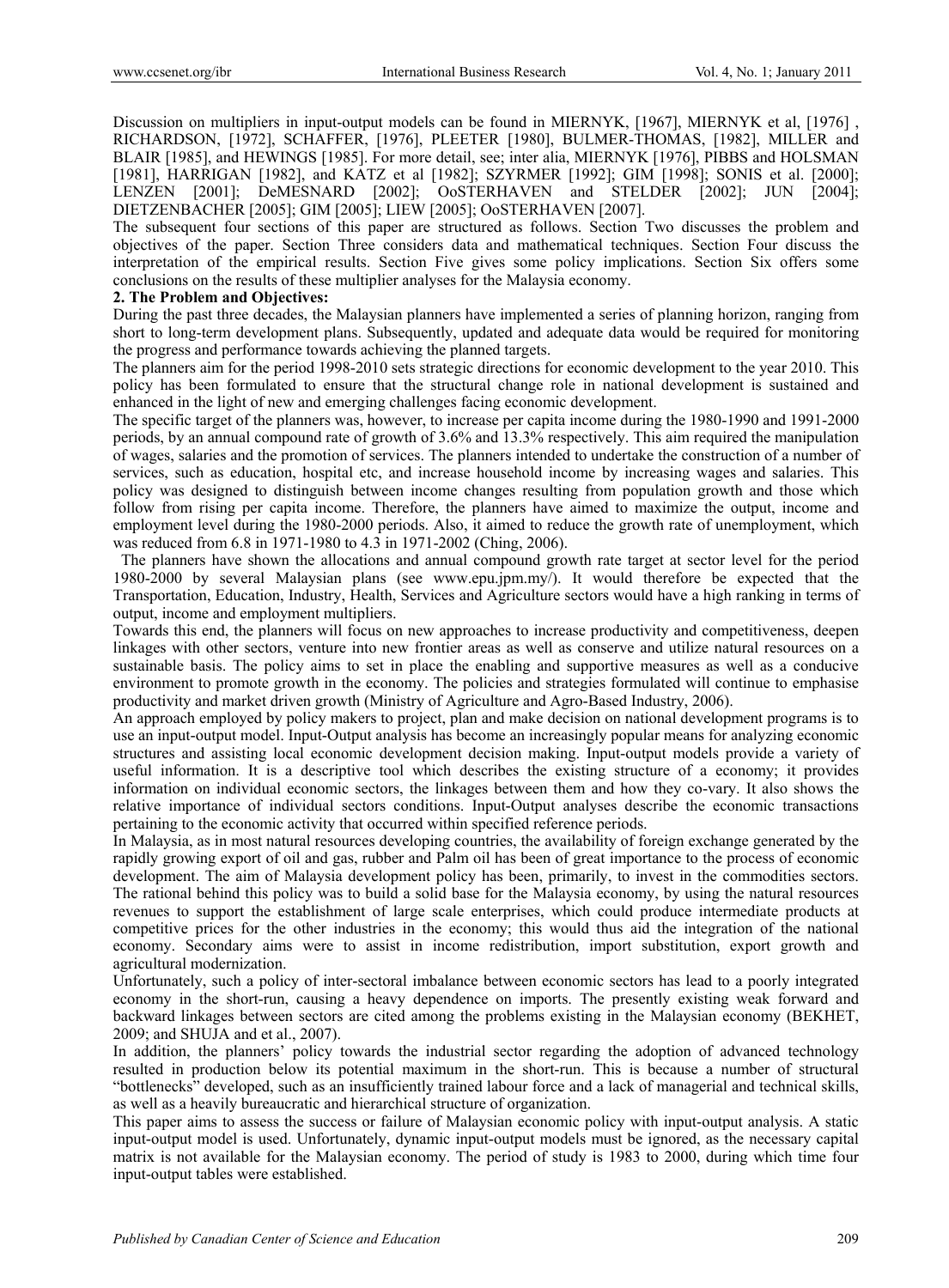It would be expected that in resources-rich developing economy, such that of Malaysia, substantial structural change will take place over time. In particular, one might expect marked changes in the technologies employed, especially the nature of inter-industry trading. Also, change in the level and mix of final demand for produced goods would be expected to occur. One would anticipate that the role of state economic planning would be to facilitate and direct such developments.

Input-output analysis is well suited to the analysis of the nature of economic development through changing demand and changing technology. Thus this paper uses input-output methods to explore the success of economic planning in Malaysia. A variety of input-output techniques and concepts are employed. All lead towards the conclusion that economic structural has occurred in Malaysia during the period of study. Also, there is evidence of increasing efficiency in the Malaysian economy through changing the ranking of the income, output and employment multipliers for the sectors.

# **3. Data and Mathematical Techniques:**

Basically, the present study uses secondary data based on the four input-output tables compiled for the Malaysia economy so far. These tables were produced by the Department of Statistics. For analytical and comparable purposes, the original input-output tables consisting of different number of sectors are aggregated into 39 sectors based on International Standard Industrial Classification (ISIC). These sectors are shown in (Table 1).

Input-output multipliers are used related to output, income, and employment, as defined earlier in this paper. They are now well established as indicators of the importance of particular sectors and the interdependence of the industrial of the importance of particular sectors and the interdependence of the industrial structure. The following notation is used throughout this paper:

h is the household input coefficient vector.

 $\overrightarrow{h}$  is a diagonalised (n\*n) matrix of the household input coefficients.

 $\overline{A}$  is a square matrix of order (n+1)\*(n+1). it has an added household row and column (i.e. the household is endogenous).

 $(I - \overline{A})^{-1}$  is the augmented Leontief inverse matrix, which is also of order  $(n+1)*(n+1)$ .

 $\overline{(I-\overline{A})}_r^{-1}$  is the reduced augmented Leontief inverse matrix, of order (n\*n) order. In this matrix, r refers to the matrix being reduced, by having eliminated the household row and column.

e is the number of workers employed by the household sector. It is defined as the employment vector.

w is the employment output ratio vector (numbers of jobs per RM million of output). I will show later how define this ratio (subsection 3.3).

 $\hat{x}$  is a diagonalised matrix of the total outputs.

 $\hat{w}$  is a diagonalised (n<sup>\*</sup>n) matrix of the employment output ratio.

*3.1 Output Multiplies* 

An output multiplier for sector j is defined as the total value of production in all sectors of the economy that is necessary in order to satisfy a RM's (Malaysian Currency, Ringgit (RM)).worth of final demand for sector j's output [VIETH.1976; P.16]. However, in this section I shall describe several kinds of output multipliers.

3.1.1 Simple Output Multiplier

For the simple output multiplier, the total production is the direct and indirect output effect, obtained from a model in which households are exogenous. The initial output effect on the economy is defined to be simply the initial RM's worth of sector j output needed to satisfy the additional final demand. Then, formally, the output multiplier is the ratio of the direct and indirect effect to the initial effect alone. These output multipliers are different from those for the Keynesian system because we can generate a multiplier for each sector rather based solely on the effects of interindustry trading without household spending being involved.

I shall be using Δf and Δx to represent changes in the final demand and gross outputs, respectively. Here Δf indicates an additional RM's worth of final demand for the output of any sector of the Malaysian economy. The implications for all sectors in the economy of an additional RM's worth of final demand for any sector output are given by:

$$
\Delta \underline{\mathbf{x}} = (\underline{\mathbf{I}} \cdot \underline{\mathbf{A}})^{-1} \Delta \underline{\mathbf{f}} \tag{1}
$$

The output multiplier for any sector (for example agriculture) is defined as the sum of elements in the agriculture column divided by one RM. The one RM in the denominator is the initial effect on the agriculture sector output of the new RM's worth of final demand for the agriculture sector's product. Mathematically, the vector of the simple output multiplier  $\underline{m}$  is given by:

$$
\underline{\mathbf{m}} = \underline{\mathbf{i}}' (\underline{\mathbf{i}} - \underline{\mathbf{A}})^{-1} \tag{2}
$$

The results for the Malaysian economy are shown in Table 2.

It will be noted that the results are very identical to the linkages, where they are discussed as linkages analysis. However, these figures may also be interpreted as multiplier, as will be discussed in section 4. 3.1.2 Total Output Multipliers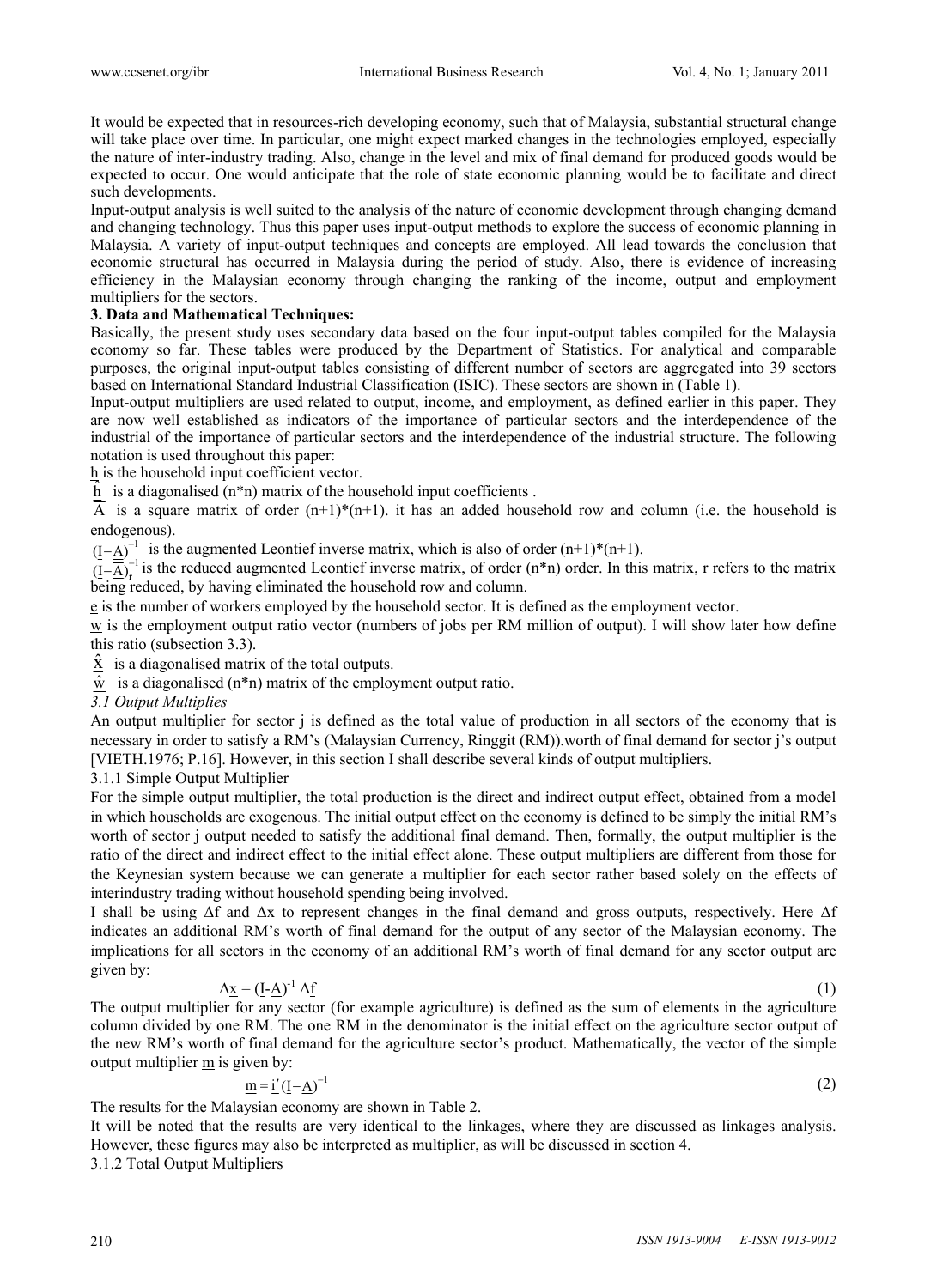If we consider the input coefficient matrix,  $\underline{A}$ , closed with respect to households (i.e. households are endogenous), then we capture in the model the additional induced effects of household income generation through payments for labour services and associated consumer expenditures on goods produced by the various sector. This is akin to the Keynesian multiplier, discussed above. We call this coefficient matrix the augmented coefficient matrix  $\overline{A}$ , which was defined earlier in this section. Also, I defined the augmented Leontief inverse matrix as  $(I - \overline{A})^{-1}$ .

Clearly, the elements in  $(I - \overline{A})^{-1}$  also relate final demand changes to sectoral outputs, only now these are in a model with households endogenous, and hence the effects tend to be larger. We assess the impact of a new RM's worth of final demand for any sector's output with:

$$
\Delta \underline{\mathbf{x}} = (\underline{\mathbf{I}} - \underline{\overline{\mathbf{A}}})^{-1} \Delta \underline{\mathbf{f}} \tag{3}
$$

In the general, the total output multiplier vector,  $\overline{m}$ , is given by:

$$
\underline{\overline{\mathbf{m}}} = \underline{\mathbf{i}}' (\underline{\mathbf{i}} - \underline{\overline{\mathbf{A}}})^{-1} \tag{4}
$$

However, if we are interested in the total output multipliers from the original n sectors, by ignoring the household row and column we can calculate the reduced total output multipliers. This can be done by using the  $(I - \overline{A})_1^{-1}$ matrix, which was defined earlier. In general, the reduced total output multiplier vector,  $\overline{m}_r$ , is given by summing the reduced augmented Leontief inverse matrix  $(I-\overline{\underline{A}})_r^{-1}$ :

$$
\overline{\underline{\mathbf{m}}}_{\mathbf{r}} = \mathbf{i}' (\underline{\mathbf{i}} - \overline{\underline{\mathbf{A}}})_{\mathbf{r}}^{-1} \tag{5}
$$

I have applied equations (4) to the four Malaysian input-output tables between 1983 and 2000. The results are shown in Table 2.

Not only do industries make purchases from other sectors, they also make purchases from the labour force. The next task is to calculate the income multipliers associated with these purchases.

## *3.2 Income Multiplier*

As the name implies, income multipliers attempt to translate, in one way or another, the impacts of final demand spending changes, into changes income received by household (labour supply). There are basically two ways in which this can be done. One straightforward approach is simple to convert each element in a particular column of  $(I-A)^{-1}$ , which measures the value of direct plus indirect output effects, into RM's worth of household income, via household input coefficients [MILLER and BLAIR, 1985; P.105]. These are the coefficients that make up the  $(n+1)$ th sector (household) row,  $\underline{h}$ '. This is used in closing the model with respect to household, and indicates household income received per RM's worth of sectoral output. Thus the direct plus indirect effects for sector j would be in terms of (one) RM's worth of new household income. The initial effect is in terms of (one) RM's worth of final demand, and hence output for sector. Unlike output multipliers, then, they do not blow up or multiply one (initial) estimate of output to another (larger) estimate of output. Rather, they translate an initial output estimate (which comes from an initial final demand change) into an expanded (direct plus indirect) estimate of the value of resulting employment (household income).

3.2.1 Simple Household Income Multiplier

In general, we will be using  $\underline{n}$  for the simple household income multiplier for sector j. The "simple" refers to the fact that these multipliers are found using elements in the  $(I-A)^{-1}$  matrix with the households exogenous. We can represent this mathematically, as:

$$
\underline{\mathbf{n}} = \underline{\mathbf{h}}' (\underline{\mathbf{I}} - \underline{\mathbf{A}})^{-1} \tag{6}
$$

Continuing with the tables for Malaysian economy, we have the results shown in Table 3.

These figures illustrate the effect of an additional RM of final demand for the output of any sector, when all of direct and indirect effects are converted into RM estimate of income. This would generate the total effect by that amount of new household income, this total, which would be earned by employees in that sector.

# 3.2.2 Total Household Income Multiplier

If the augmented matrix  $(I - \overline{A})^{-1}$  is used rather then  $(I - \overline{A})^{-1}$ , total (direct, indirect and induced) income effects, or total household income, multipliers are obtained. As before, using the overbar to denote the multiplier derived from  $\overline{A}$ , a similar equation to (6) is obtained, namely:

$$
\overline{\underline{\mathbf{n}}} = \underline{\mathbf{h}}' (\underline{\mathbf{I}} - \overline{\underline{\mathbf{A}}})^{-1} \tag{7}
$$

The results of the Malaysian economy are shown in table 3.

We recall the interpretation of any element in  $(I - \overline{A})^{-1}$  as measuring the total effect on sector i output of one RM's worth of new demand for sector j output. Thus, the household input coefficient is the total effect on the output of the household sector, which is the total value of labour services needed when there is one RM's worth of new final demand for goods of sector j. This is precisely what we mean by the total household income multiplier.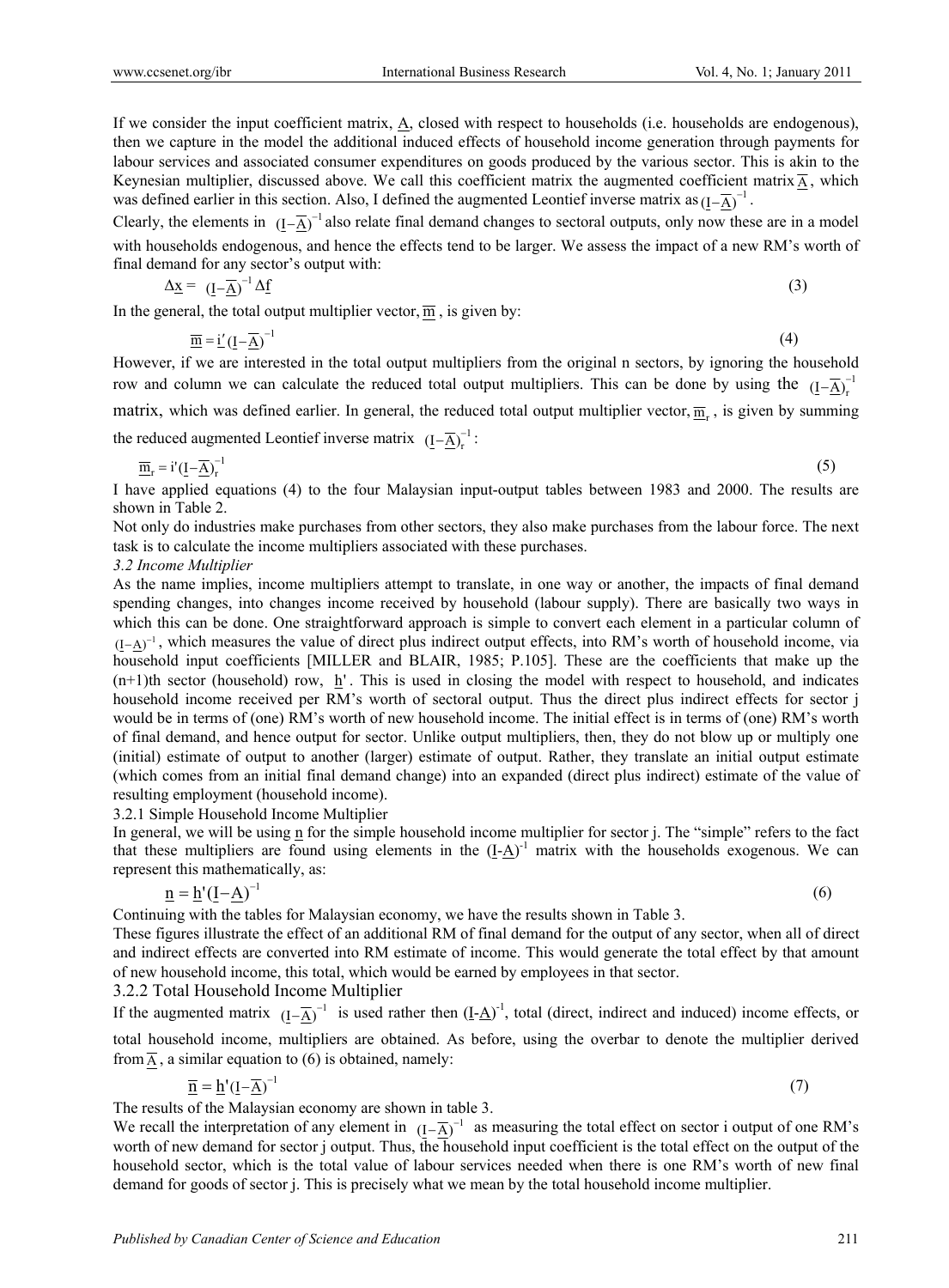If we are only interested in household income generating effects originating in the n original sectors, we would calculate a reduced total household income multiplier,  $\overline{n}_n$ , by ignoring the last row and column in equation (7). 3.2.3 Type I Income Multiplier

There is a second kind of simple income multiplier, the type I income multiplier, for any sector j. This has the simple household income multiplier as in equation (6), as a numerator, and uses as a denominator not the initial RM's worth of output, but rather its initial labour income effect,  $h$ . We can use  $y$  to represent this type of income multiplier for sector j. Then, following BRADLEY and JAMES [1969; p.310] we can write:

$$
y = \underline{h}' (\underline{I} - \underline{A})^{-1} \hat{h}^{-1}
$$
 (8)

For our input-output tables for the Malaysian economy, the results are shown in table 4 for 1983, 1987, 1991 and 2000 respectively. These multipliers represent the ratio of the direct plus indirect income effects to the direct income effect.

# 3.2.4 Type II Income Multiplier

This multiplier has the total household income multiplier as in equation (7), as a numerator, and uses as a denominator the initial labour income effect, h [MILLER and BLAIR 1985; P.108]. As usual, using the overbar to denote a measure that is calculated from  $(I - \overline{A})^{-1}$  matrix, a similar equation to (8) is obtained, namely:

$$
\underline{\overline{y}} = \underline{h}^{\prime} (\underline{I} - \overline{A})^{-1} \underline{\hat{h}}^{-1}
$$
\n(9)

The parallel between this measure and the type I effect in equation (8) is the same as that between the total  $\overline{n}$  and simple  $\underline{n}$  household income multiplier is equations (7) and (6) respectively. The numerator for  $\underline{y}$  is  $\underline{n}$  from equation (6), and the numerator for  $\bar{y}$  is  $\bar{n}$  from equation (7). The results of this multiplier, for the Malaysian economy, for the 1983, 1987, 19918 and 2000 tables are shown in Table 4.

These multipliers show by how much the initial income effects (household input coefficients) are blown up, or multiplied. This occurs when direct, indirect and induced effects (due to household spending because of increased household income) are taken into account, in which household are an endogenous sector.

3.2.5 Relationships between Income Multipliers

To the extent that the results of an input-output analysis in which households remain exogenous tend to underestimate total effects, type II multipliers may be more useful than simple, or type I, multipliers in estimating potential impacts. However, if one is primarily interested in ranking or ordering the sectors, for example, which sector has the largest multiplier, which has the next largest, and so on, then simple or type I multipliers are just as useful as total or type II income multipliers. This is because the ratio of total to simple household multipliers or type II to type I income multipliers can be shown to be a constant across all sectors [MILLER and BLAIR, 1985; P.105].

$$
\overline{y}_i / y_i = \overline{n}_i / n_i \tag{10}
$$

The results for Malaysian economy for this ratio are 1.065, 1.068, 1.066 and 1.153 for the 1983, 1987, 1991 and 2000 tables respectively.

Moreover, the constant ratio can be easily found without any need for  $(I - \overline{A})^{-1}$  matrix. This represents a computational advantage [MILLER and BLAIR, 1985; P.109].

The above is a brief discussion of the relationship between income multipliers. For more detailed discussions see especially SANDOVAL [1967], BRADLEY [1969], KATZ [1980], and MILLER and BLAIR [1985].

## *3.3 Employment Multiplier*

If we assume that the levels of employment in an industry are closely related to output, such that the employment/output ratio can be defined for all levels of output, then the entries in the input-output system can be converted to employment terms to yield employment multipliers [GEOFFREY, 1985; P.36]. This means, if it is possible to estimate relationships between the value of the output of a sector and employment in that sector (in physical, not monetary, terms), then one can calculate employment multipliers, rather than income multipliers for each sector. So, her we are used the employment output ratio (numbers of jobs per RM million of output), w. Then, mathematically,  $\underline{w}$  is:

$$
\underline{\mathbf{w}} = \underline{\mathbf{e}} \, \hat{\underline{\mathbf{x}}}^{-1} \tag{11}
$$

w represents the RM value of labour inputs to each of the n sector per RM's worth of sectoral output. It represents the payments per employee. That is, using the physical input coefficients, in  $w$  makes explicit the differing wage rates in different sectors. We will only calculate the employment multipliers for 1991 and 2000 because the employees for that years unavailable.

## 3.3.1 Simple and Total Employment Multipliers

These measures of employment effects (or household employment multipliers) are parallel to the income effect and household income multipliers described in the previous section. The major difference is that the physical labour input coefficient vector,  $\underline{w}$ , is used instead of the monetary labour input coefficient,  $\underline{h}$ . That is, the elements in  $\underline{w}$  are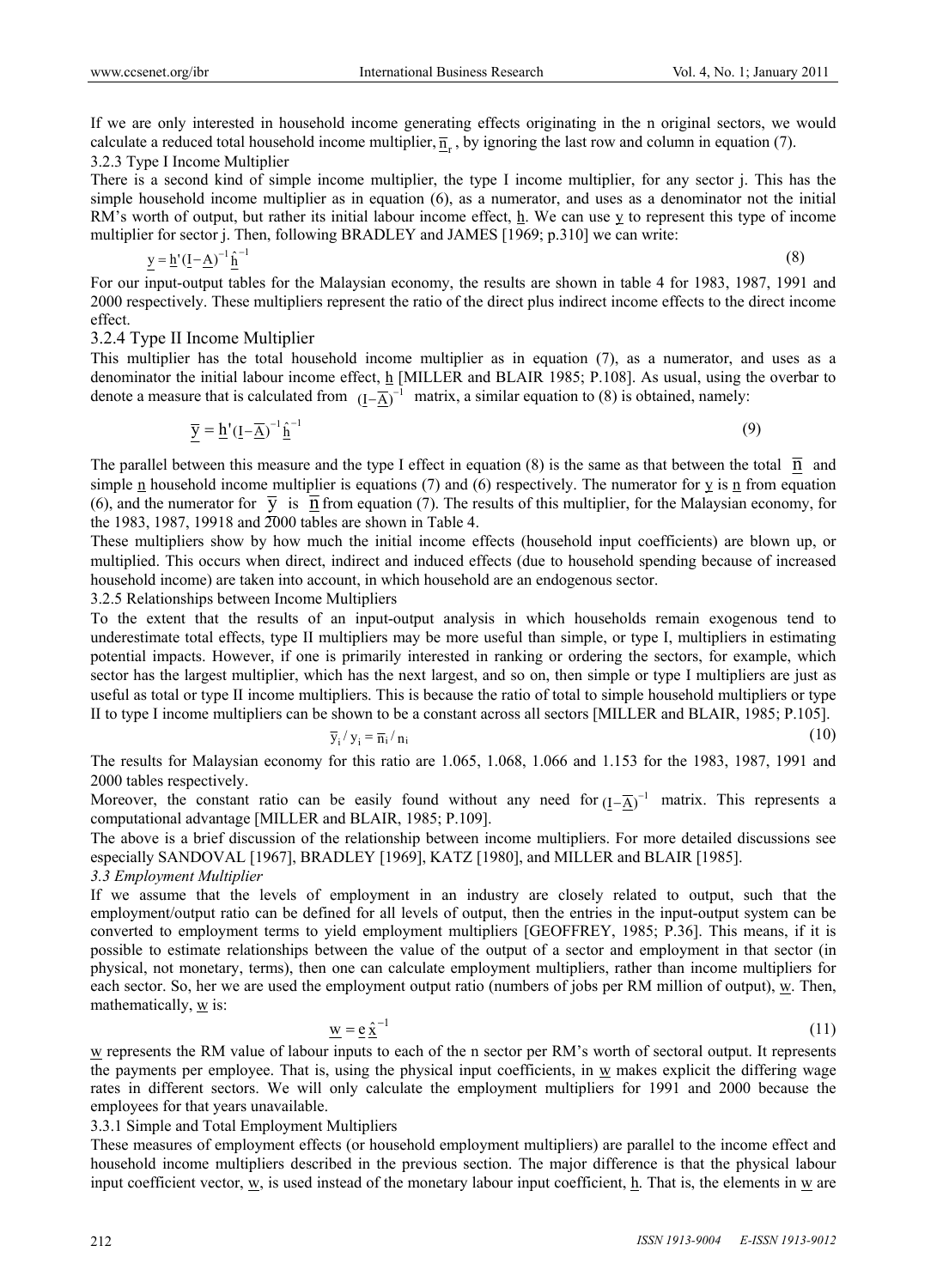used in place of the elements in h. Using l for the simple employment effect or simple household employment multiplier for sector j, the measure analogous to  $\underline{n}$  in equation (6) is:

$$
\underline{\mathbf{l}} = \underline{\mathbf{w}}^{\prime} (\underline{\mathbf{l}} - \underline{\mathbf{A}})^{-1} \tag{12}
$$

I have applied this equation to the Malaysian economy for the 1983, 1987, 1991 and 2000 tables. These results are shown in table 5.

These multipliers would represent the number of new jobs created expressed as total employment for every new employee to meet increased final demand of new output.

If the augmented Leontief inverse matrix,  $(I - \overline{A})^{-1}$  is used instead of $(I - A)^{-1}$  then we would have total employment effects or total household employment multiplier. This is analogous to  $\overline{\mathbf{n}}$  in equation (7) with:

 $\bar{l} = w'(I - \bar{A})^{-1}$  (13)

The total employment multipliers for the Malaysian economy are shown in table 5.

If we are interested only in the total employment effect on the original n sectors, not including the household sector, we would calculate a reduced total employment effect  $\bar{I}_r$  multiplier. This means, we are omitting that last element

in the jth column of  $(I - \overline{A})^{-1}$  from the summation, i.e.:

$$
\underline{\bar{\mathbf{I}}}_{\mathbf{r}} = \underline{\mathbf{w}}^{\mathsf{r}} (\underline{\mathbf{I}} - \underline{\mathbf{A}})_{\mathbf{r}}^{-1} \tag{14}
$$

3.3.2 Type I and type II Employment Multiplier

Type I and type II employment multipliers follow from the same argument as was presented for type I and income type II income multipliers, [RICHARDSON, 1972; P.35]. One may wish to relate the simple or total employment effect to an initial change in employment, not final demand (and output) in monetary terms. The type I employment multiplier uses  $\frac{1}{k}$  as a numerator and  $\frac{w}{k}$  (not RM1) as the denomination. Mathematically, the vector of the employment multiplier  $t$  is given by;</u>

$$
\underline{\mathbf{t}} = \underline{\mathbf{w}}^{\prime} (\underline{\mathbf{I}} - \underline{\mathbf{A}})^{-1} \hat{\underline{\mathbf{w}}}^{-1} \tag{15}
$$

The results for the Malaysian economy are shown in table 6.

The meaning of these is that for each new job created in any sector, for example Oils and Fats product, there is a total of 12.646 and 16.245 jobs created in all sectors throughout the economy in 1991 and 2000 respectively.

When using  $(I - \overline{A})^{-1}$  rather than  $(I - A)^{-1}$  it allows us to measure the type II employment multiplier. Using  $\overline{t}$  for the vector of this multiplier which is parallel to the type II income multipliers, [MILLER and BLAIR 1985; PP.112-113]. Then, we have:

$$
\overline{\underline{\mathbf{t}}} = \underline{\mathbf{w}}' (\underline{\mathbf{I}} - \overline{\underline{\mathbf{A}}})^{-1} \hat{\underline{\mathbf{w}}}^{-1} \tag{16}
$$

The results obtained by this equation for the Malaysian economy are shown in Table 6.

The high values of sectors Oils & Fats product, Processed Rubber & Rubber product, Animal Feeds product, Industrial Chemicals and Forestry & Logging product is a result of pre-1990 planning policy. These sectors were the only real area of growth of employment opportunity. The other sectors were characterised by high unemployment. 3.3.3 Relationships between Employment Multipliers

The purpose of this section is to consider the relationship between type I and II employment multipliers. It is not possible to establish a constant relationship between type II and type I employment multipliers, as was the case for income multipliers, as was explained in the previous section. This is derived in MILLER and BLAIR [1985, P.145]. For more details on employment multipliers see BRADLEY and GANDER [1969], KATZ [1980], MILLER and BLAIR [1985] AND SANDOVAL [1967].

## **4. Interpretation of the Empirical Results:**

If we assume that planners try to determine in which sector of the economy to spend one additional unit, a comparison of output multipliers would show where this spending would have the greatest impact on output or employment generated throughout the economy. Note that when maximum total output effects are the exclusive goal of planner's spending, it would always be rational to spend all the money in the sector whose output, income and employment multiplier is the largest.

Tables 2-6 show the ranking of the sectors of the Malaysian economy in terms of the ranking of each sector's multipliers. Therefore, a sector with several elements in the high ranking would be said to be a key sector, in terms of the definition in the first paragraph of this section.

## *4.1 Output Multipliers*

For Malaysian Economy, the largest simple and total output multipliers for 1983 and1987 are associated with Oils and fats product, Foods Production other, Livestock breeding, Furniture & Fixtures, Processed Rubber &Rubber product, and Hotel & Restaurants sectors. For 1991 and 2000 Tables are associated with Oils and Fats product,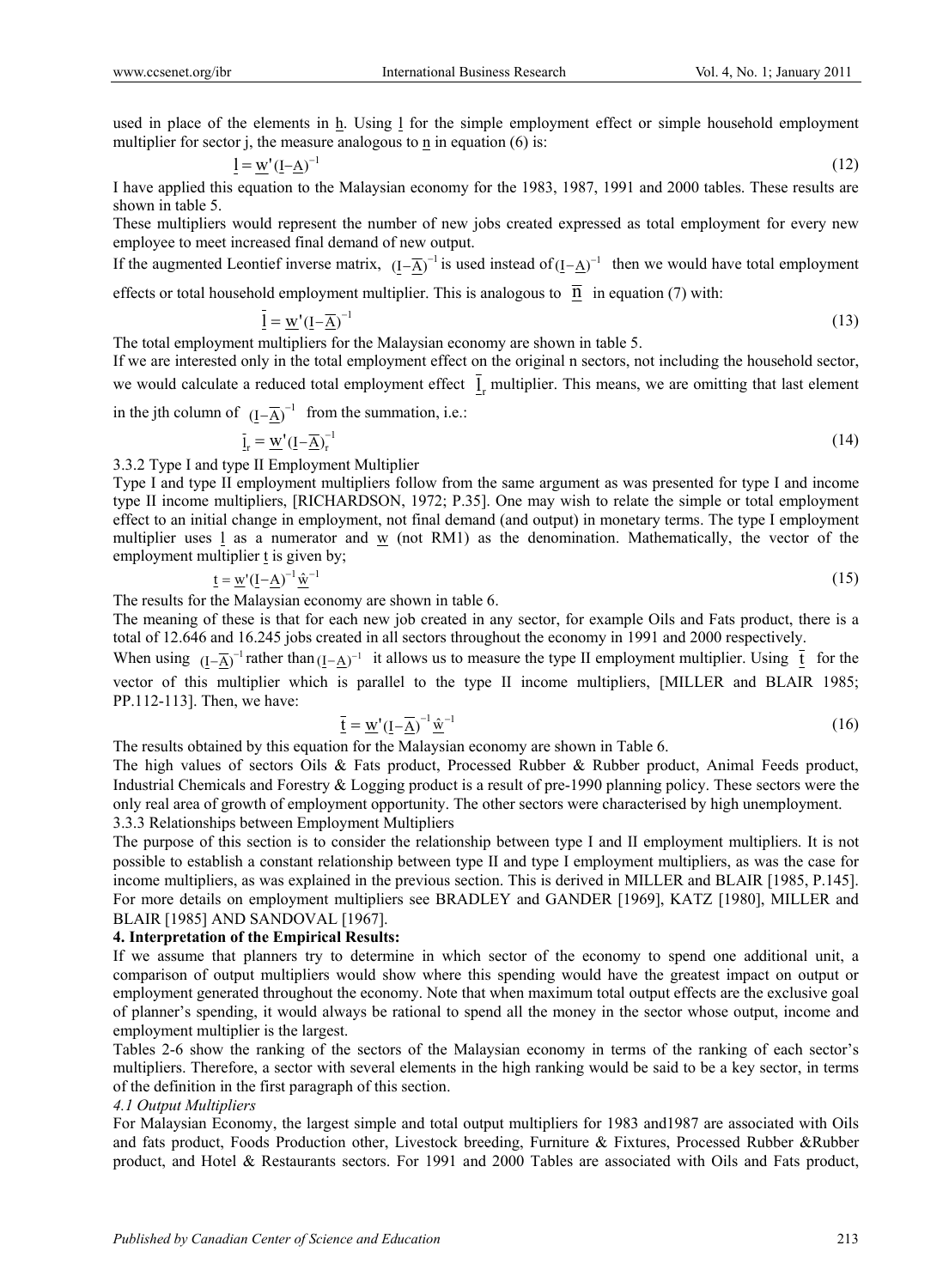Livestock breeding, Petroleum and Coal product, Foods production, Wooden products, and Industrial Chemicals (see Table 2).

Therefore, planners of the Malaysian economy should theoretically have spent all funds available for investment in these sectors at that time, because this spending would have had the largest impact on the total RM value of output generated throughout the economy. Of course, there would be other reasons for using some of the expenditure on the output of the other sectors. These reasons could be taking into account strategic factors, equity, capacity constraints for production, and so on.

Note also that multipliers of this sort may overstate the effect on the economy in the above illustration. If some sectors are operating at or near full capacity, then some of needed new inputs would have to be imported into the economy, or outputs from some sectors would be shifted from exports and kept in the economy for use as inputs. *4.2 Household Income Multipliers* 

With household income multipliers, one has some choice regarding what should logically be termed the initial effect of new final demand. With output multipliers, it was fairly clear that the initial effect of RM's worth of final demand for sector j output is that sector j production must increase by one RM (and eventually, of course by more than one RM). With income effects, the same RM's worth of new demand for sector j becomes, initially the same RM's worth of new output by sector j. This is what we considered to be the initial effect in developing the household income multipliers, above. However, the initial RM's worth of new output from sector j means an initial additional income payment of hi to workers in sectors i (see Section Three for definition of h). Hence h could be viewed as the initial income effect of the new demand for sector j output.

From the input-output table for the Malaysian economy in 1983, 1987, and 1991 using the simple and total household income multipliers, it emerges that expenditures had the greatest effect in generating new household income when they were spent on the output of the Education, Health, Other Services, Banks and Financial  $\&$ Insurance, Rubber primary products, Wholesale & Retail Trade, and Forestry & Logging products sectors. However, in 2000 the greatest effect in generating new household income came when spending was on the same sectors above with Building & Construction, and Wooden Products instead of Rubber primary products, and Forestry & Logging products sectors.

If we examine the type I and type II income multipliers for 1983, 1987, and 1991, it emerges that expenditures had the greatest effect in generating new household income when spent on the Oils & Fats products, Petroleum & Coal product, Animal Feeds product, Processed Rubber & Rubber Product, Foods Production other, Wooden products, and Real estate & ownership dwellings. However, in 2000 the greatest effect in generating new household income came when expenditures were applied to the same sectors as in 1983, plus Livestock breeding and Industrial Chemicals instead of Animals Feeds product and Processed Rubber & Rubber product sectors.

## 4.3 Employment Multipliers

The simple and total household employment multipliers for the Malaysian economy appear to be very small. But that is simple because they represent jobs created per RM of new sectoral output (which, as usual, arise because of an additional RM's worth of final demand for the sector). The result would be substantially higher in the Rubber primary products, Agriculture products, Rubber primary products, Furniture & Fixtures, oil Palm primary products, Hotel & Restaurant, Education and Processed Rubber & Rubber products sectors, being for the 1983, 1987, 1991and 2000 tables respectively (see Table 5).

The meaning of the results of the type I and type II employment multipliers, as shown in Table 6, is that for each new job created in any sector, for example Oils and Fats, there was a total of 13.419 jobs created in all sectors throughout the economy in 1991, and 17.897 jobs in 2000 respectively (Table 6). If we examine the type I and II employment multipliers, then the sectors that would have generated the highest job multipliers in all sectors throughout the economy in the 1980-2000 period were Oils & Fats, Animal Feeds, Processed Rubber, Industrial Chemicals, Motor Vehicle manufacturing and Food Production. But if we examine the Simple and Total employment multipliers, then these sectors were

However, the question is what the policy implications of these results are. This could be discussed in the next section.

## **5. Policy Implications**

The theoretical basis and objectives of Malaysian planning since 1970 have been discussed in (Section 2) and more details in (CHING, 2006). This policy emphasised the provision of work opportunities and the raising of the standard of living, through increasing real national income and per capita income.

The results have shown in Tables 2-6 and discussed in the previous section show how far this policy has been achieved. The results show that although some progress has been made, it falls far short of what the planners desired.

The output and income multipliers for the commodities sectors still remain weak. The employment multipliers are still high ranking for the Rubber primary products, Agriculture products, Furniture & Fixtures, Processed Rubber, Hotel & Restaurant, and Education sectors, which is a reflection that these were considered as key sectors for the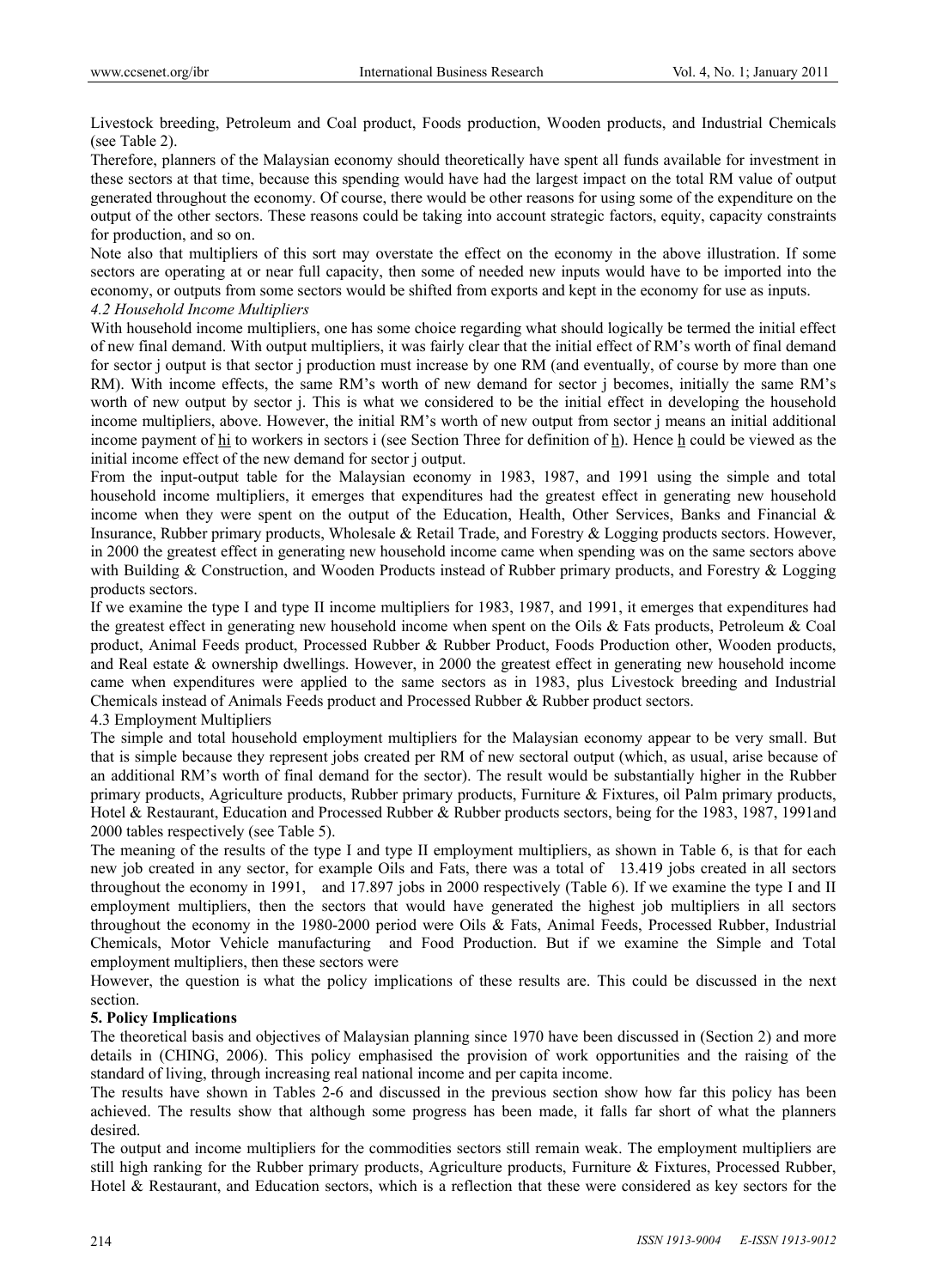planner's policy to maximize the employment level during the period under study. But if we examine the type I and II employment multipliers, then these sectors were Oils & Fats, Processed Rubber, Animal Feeds, Industrial Chemical and Food Production

But in general the impact of spending on the Rubber product, Furniture & Fixtures, Hotel & Restaurant, and Education sectors was higher than that of spending on the rest of the economy. These results give us the same evidence, as found in the linkages analysis (SHUJA, et al., 2007, and BEKHET, 2010). That is, there is still a high dependency on the primary sectors. Also, output and income multipliers for the Agriculture sector are still very weak, even where some success has resulted from planning policies. But the main result of the investment policy was to transform Malaysia from a country of surplus labour to one with a shortage. Malaysia attracted an immigrant labour force which is estimated the ratio of foreign workers to labour force worsened from 1:10 in 1995 to 1:8 in 1997 and improved to 1:13 in 2000 [Eight Malaysia Plan, 2003].

In addition, the declining rate of growth in agriculture and an increasing rate in the Construction, Services, Wholesale and Retail Trade, and Transportation and Communication sectors was the most profound factor in increasing the emigration of the labour force from the Agricultural sector to these other sectors. This is because wages in these sectors were higher than in the Agriculture sector.

Finally, there is no consideration of efficiency or comparative cost in the selection of 'key' sectors by reference to multiplier indices. Although it is not a simple matter to determine where Malaysia comparative advantage lies, international trade theory can be used to suggest that LDC', in particular Malaysia, have a comparative advantage relative to DCs in labour-intensive manufactured exports. If we define 'labour-intensive' to mean the direct and indirect labour requirements per unit of output, such an activity will substitute labour for capital not only directly, but also indirectly by making little use of intermediate inputs, or importing rather than purchasing them locally; such a sector will therefore have low output multipliers and yet it is a suitable candidate for promotion [RIEDEL, 1975; 1976]. Agriculture is of course the prime example of such sector in Malaysia.

The absence of consideration of efficiency is particularly serious when we consider that much of the potential stimulus provided by expansion of a 'key' sector is translated into growth trough import substitution. Multiplier analysis does not permit one to distinguish between the cases where the stimulus is sufficient or insufficient to justify the establishment of a supplying industry. In the first case, the policy should ensure that the stimulus is translated into growth, while in the second it should only do so if the protection/subsidy needed to make the activity competitive is justified in terms of some other criteria (e.g. infant industry arguments).

Multiplier analysis measures whish the inducement which is offered to a sector or a group of sectors if final demand changes at the margin; it can therefore be used to see if policy is consistent with the ranking of sectors; to isolate 'enclave' sector and to help promote policies for the integration of the enclave with the national economy; or to establish a changes in sectoral interdependence over time. Furthermore, because the planners aimed to maximize the output, income and standards of living level, then they should take the sectors with high output and income multipliers. Also, they should take the sectors with high employment multipliers. These sectors are discussed in the previous section and listed in tables 2-6, where they are identified as having high ranking multipliers.

However, I feel this sort of analysis needs to consider a more fundamental set of objective than multipliers analysis. Industrialisation is not usually considered as an objective in itself, but as indication for the rise in the final demand, especially exports, which is supposed to accompany it. If, however, we consider final demand as our objective, then each investment needs to be evaluated in terms of its sectoral impact. This can be achieved by reference to triangularisation techniques, using input-output methods would be introduced in next paper.

## **6. Conclusions**

As previously discussed, output, income and employment multipliers were calculated using simple and total multipliers. These results are presented in table 2, 3, and 5. Also, type I and type II multipliers for income and employment were calculated, and these results are shown in tables 4 and 6. The difference between simple and total multipliers is that the simple multiplier is calculated with households exogenous, while the total multiplier uses households as endogenous.

The immense amount of information provided by detailed output, income and employment multipliers is valuable for those national planners who need to know in which industries output, income and employment changes will occur. The usefulness of these detailed multipliers for policy analysis and planning is evident. Knowledge of the industry in which the output changes will occur can also be used, by transportation and communication planners, to determine changes in transportation network equipment required to meet the shifts in industries production; by investment planners to designate industries where capital replacement or expansion is needed; by energy planners to determine the impact that production, transportation and investment changes will have on energy demand, and by various others types of planners.

If some other kind of multiplier relationship were desired, such as an energy or investment multiplier, the same basic type of adjustment would be required. In the case of the investment relationship, the well known accelerator principle become more significant than of output, income and employment specified here.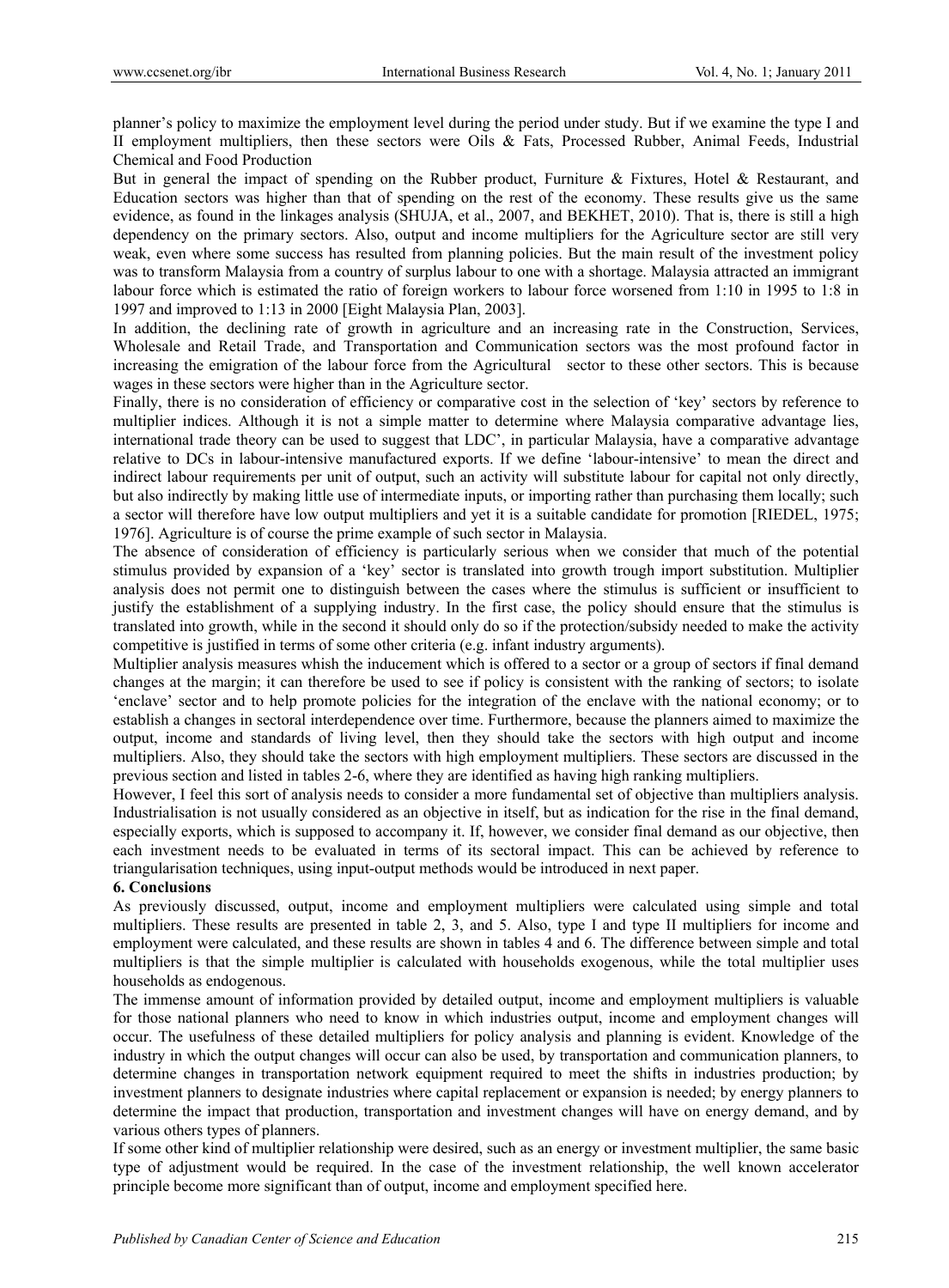In this paper, I have explored one of the input-output techniques to measure the success of economic development in Malaysia. In the next paper the technique of triangularisation input-output tables will be examined. **References** 

BEKHET, H.A., and Abdullah, A. (2010). Energy Use in Agriculture Sector: Input-Output Analysis, *International Business research*, Vol.3 No.3. pp.

BEKHET, H.A. (2010). Ranking sectors changes of the Malaysian Economy: Input-output Approach, *International Business research*, Vol.3 No.1, pp.107-130.

BEKHET, H.A. (2009). Decomposition of Malaysian Production Structure: Input-Output Approach, *International Business Research*, Vol.2, No.4, pp.129-139.

BEKHET, H.A.(2009). "Assessing Economic Connectedness Degree of the Malaysian Economy: Input-Output Model Approach," *International Journal of Economics and Finance*, Vol.1, No. 2, pp.134-143.

BEKHET, H.A. (2009). *Mathematical Models and Assessing the Success of the Development Policies for Malaysian Economy*, Professorial lecture series, PLS3, Universiti Tenaga Nasional (UNITEN), Malaysia.

BILLINGS, R.B. (1969). "The mathematical Identity of the Multipliers Derived from the Economic Base Model and the Input-Output Model," *Journal of regional Science*, Vol.9, pp.471-473.

BRADLEY, l., and GANDER, J. (1969). "Input-Output Multipliers: Some Theoretical Comments," *Journal of Regional Science*, Vol.9, No.2, pp.309-317.

BULMER-THOMAS, V. (1982). *Input-Output Analysis in Development Countries: Sources and Methods*, John Wiley, London.

CHING, P.W. (2006). *The Development of Malaysia Economy*, Sixth Edition, Pearson-Prentice Hall, Malaysia.

DEMESNARD, L. (2002). "Note about the concept of net multipliers," *Journal of Regional Science*, Vol. 42, pp. 545-548.

Department of Statistics, Malaysia, (1988), *Malaysia Input-Output Table 1983*.

Department of Statistics, Malaysia, (1994), *Malaysia Input-Output Table* 1987.

Department of Statistics, Malaysia, (2002), *Malaysia Input-Output Table 1991*.

Department of Statistics, Malaysia, (2005), *Malaysia Input-Output Table 2000*.

DIETZENBACHER, E. (2005). More on multipliers, *Journal of Regional Science*, Vol. 45, pp. 421-426.

GIM HU, K.K. (1998). The general relation between two different notions of direct and indirect input requirements, *Journal of Macroeconomic*, Vol.20, PP. 199-208.

GIM HU, K.K. (2005). "The decomposition by factors in direct and indirect requirements: with applications to estimating the pollution generation," *Korean Economic Review*, Vol. 21, pp. 309-325.

HARRIGAN, F.J. (1982). The estimation of input-output type output multipliers when no input-output model exists: a comment, *Journal of Regional Science*, Vol.22, pp.375-381.

HEWINGS, G, (1985). *Regional input-output analysis*, Beverly Hills: Sage Publications.

JENSEN, R.C. and HEWINGS, G.J.D, [1985], "Shortcut "input-output" multipliers: the resurrection problem (a reply)," *Environment and Planning A*, Vol.17, No.11, pp.1551-1552.

JENSEN, R.C. and HEWINGS, G.J.D.(1985). Shortcut "Input-Output" Multipliers: a requiem, *Environment and Planning A*, Vol.17, No.6, pp.747-759.

JENSEN, R.C. and WEST, G.R. (1980). The Effects of Relative Coefficient Size on Input-Output Multipliers, *Environment and Planning A*, Vol.12, No.6, pp.659-670.

JEONG, K.J. (1984), "The relation between two different notions of direct and indirect input requirements," *Journal of Macroeconomic*, Vol. 6, pp. 473-476.

JUN, M-J. (2004). A metropolitan Input-Output Model: Multisectoral and Multispatial relations of production, income formation, and consumption, *The Annals of Regional Science*, Vol. 38, No. 1, pp.131-147.

KATZ, J.L. (1980). The Relationship between Type I and Type II Income Multipliers in an Input-Output Model, *International Regional Science Review*, Vol. 5, No. 1, pp.51-56.

KATZ J.L. and BURFORD, R.L. (1981)."A comparison of estimators of output multipliers from incomplete input-output data," *The Annals of Regional Science*, Vol.15, No.2, pp.39-54.

KATZ J.L. and BURFORD, R.L.(1982). "The estimation of input-output type output multipliers when no input-output model exists: a reply," *Journal of Regional Science*, Vol.22, pp.383-387.

KATZ J.L. and BURFORD, R.L.(1985). Shortcut formulas for output, income and employment multipliers, *The Annals of Regional Science*, Vol.19, No.2, pp.61-76.

LENZEN, M. (2001). A generalized input-output multiplier calculus for Australia, *Economic System Research*," Vol. 13, pp. 65-92.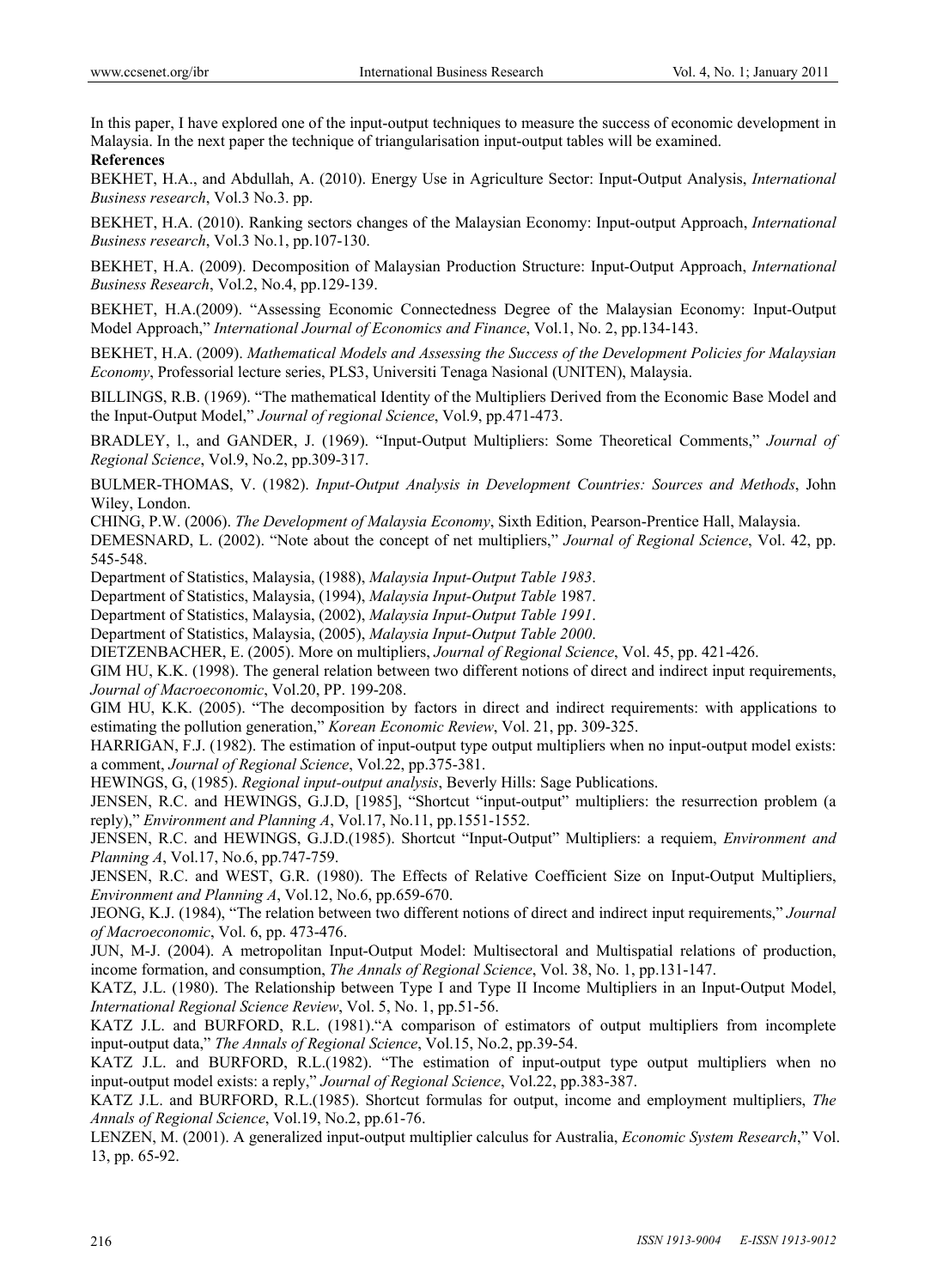LIEW, C.J. (2005). "Dynamic variable input-output (VIO) model and price-sensitive dynamic multipliers, *Annals of regional Science*, Vol. 39, PP. 607-627.

MIERNYK, W.H.(1967). *The Elements of input-Output Analysis*, Random House, New York.

MIERNYK, W.H.(1976). "Comments on recent developments in regional input-output analysis," *International Regional Science Review*, Vol.1, pp.47-55.

MIERNYK, W.H., et al(1967). Impact of the Space Program on a Local Economy: An Input-Output Analysis, McClain, Morgantown, West Virginia.

MILLER, R.E. and BLAIR, P.D.(1985). *Input-output Analysis: Foundations and Extensions*, Prentice-Hall, New Jersey.

OoSTERHAVEN, J. (2007). "The net multiplier is a new key sector indicator: reply to de Mesnard's comment," *Annals of Regional Science*, Vol. 41, pp. 273-283.

OoSTERHAVEN, J., and STELDER, D. (2002). "Net multipliers avid exaggerating impacts: with a bi-regional illustration for the Dutch transportation sector," *Journal of Regional Science*, Vol. 42, PP533-543.

PIBBS, P.J., and HOLSMAN, A.J.(1982). "Estimating Input-Output Multipliers: A New Hybrid Approach," *Environment and Planning*, Vol.14, pp.335-342.

PIBBS, P.J., and HOLSMAN, J.H.(1981). "An evaluation of the Burford Katz short-cut technique for deriving input-output multipliers," *Annals of Regional Science*, Vol.15, pp.11-19.

PIGOZZI, B.W., and HINOJOSA, R.C. (1969). "Regional Input-Output Inverse Coefficient Adjusted from National Tables," *Growth and Change*, Vol.16, pp.8-12.

PLEETER, S. [1980). *Economic Impact Analysis: Methodology and Applications*, Martinus Nijhoff, Amsterdam.

RICHARDSON, H.W. (1985). "Input-Output and economic base multipliers: looking backward and forward," *Journal of Regional Science*, Vol.25, pp.607-661.

RICHARDSON, H.W.(1972). *Input-Output and Regional Economics*, Wiley, New York.

SANDOVAL, A.D. (1967). "Constant Relationship between Input-Output Multipliers," *Review of Economics and Statistics*, Vol.49, No.4, pp.599-600.

SCHAFFER, W.A. (1976). *On the Use of input-Output Models for regional Planning*, Martinus Nijhoff, Amsterdam.

SHUJA, N.; WAH, Y.; and LAZIM, M.A. (2007). "Identify the Key Sector of Malaysian Economy: an Input-Output Approach," Proceeding of the 9<sup>th</sup> Islamic Countries conference of statistical science, 12-14 Dec, Shah Alam, Malaysia, 1340-1354.

SONIS, M.; HEWINGS, G.J.D.; GUO, J. (2000). "A new image of classical key sector analysis: minimum information decomposition of the Leontief inverse," *Economic System Research*, Vol. 12, PP. 401-423.

SZYRMER, J.M. (1992). "Input-Output Coefficients and Multipliers from a Total Flow Perspective," *Environmental and Planning* A, Vol. 24, pp. 921-937.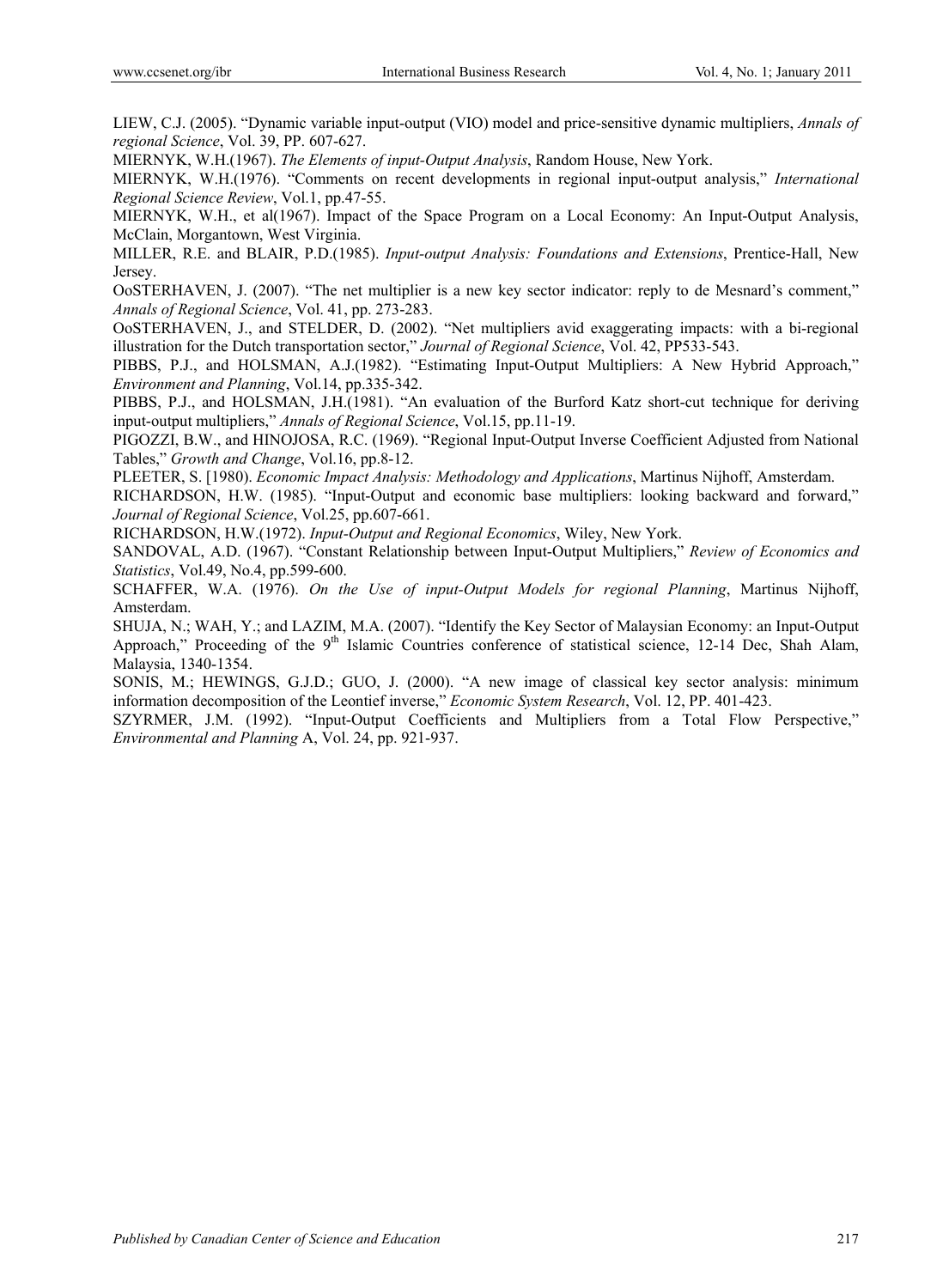|  | Table 1. Aggregation of sectors: |  |  |
|--|----------------------------------|--|--|
|--|----------------------------------|--|--|

| No.            | <b>Sectors Names</b>                                        | <b>Input-Output Tables</b> |                  |  |  |  |  |  |
|----------------|-------------------------------------------------------------|----------------------------|------------------|--|--|--|--|--|
|                |                                                             | 1991 & 2000                | 1983 & 1987      |  |  |  |  |  |
| $\mathbf{1}$   | Agriculture products other                                  | 1, 4, 5                    | 1                |  |  |  |  |  |
| $\overline{c}$ | Rubber primary products                                     | $\overline{c}$             | $\overline{c}$   |  |  |  |  |  |
| 3              | Oil palm primary products                                   | 3                          | $\overline{3}$   |  |  |  |  |  |
| $\overline{4}$ | Livestock breeding, etc                                     | 6                          | $\overline{4}$   |  |  |  |  |  |
| 5              | Forestry, logging product                                   | $\overline{7}$             | 5                |  |  |  |  |  |
| 6              | Fishing, etc                                                | 8                          | 6                |  |  |  |  |  |
| $\overline{7}$ | Crude oil, Gas, Mining, Quarrying Product                   | 9, 10, 11                  | $\overline{7}$   |  |  |  |  |  |
| 8              | Foods Production other                                      | 12-15, 17-21               | 8-9, 11-13       |  |  |  |  |  |
| 9              | Oils and Fats product                                       | 16                         | 10               |  |  |  |  |  |
| 10             | Animal Feeds product                                        | 22                         | 14               |  |  |  |  |  |
| 11             | Beverages & Tobacco product                                 | 23-24, 25                  | $15 - 16$        |  |  |  |  |  |
| 12             | <b>Textile Products</b>                                     | 26, 27, 28                 | 17               |  |  |  |  |  |
| 13             | Wearing Apparel                                             | 29, 30, 31                 | 18               |  |  |  |  |  |
| 14             | <b>Wooden Products</b>                                      | 32, 33                     | 19               |  |  |  |  |  |
| 15             | Furniture & Fixtures                                        | 34                         | 20               |  |  |  |  |  |
| 16             | Paper & Printing Products                                   | 35, 36                     | 21               |  |  |  |  |  |
| 17             | <b>Industrial Chemicals</b>                                 | 37                         | 22               |  |  |  |  |  |
| 18             | Paints, Lacquers & Other Chemical Product                   | 38-41                      | $23 - 24$        |  |  |  |  |  |
| 19             | Petroleum, Coal Product                                     | 42                         | 25               |  |  |  |  |  |
| 20             | Processed Rubber & Rubber Product                           | $43 - 44$                  | $26 - 27$        |  |  |  |  |  |
| 21             | <b>Plastic Products</b>                                     | 45                         | 28               |  |  |  |  |  |
| 22             | China, Glass, Clay, cement & Other Non-met Mineral Products | 46-49                      | 29-31            |  |  |  |  |  |
| 23             | Basic Metal & Other Metal Product                           | 50-54                      | 32-33            |  |  |  |  |  |
| 24             | Non-Electricity and Electricity Machinery                   | 55-59                      | 34-35            |  |  |  |  |  |
| 25             | Motor Vehicle Manufacturing                                 | 61                         | 36               |  |  |  |  |  |
| 26             | Other Transport Equipment                                   | 60, 62, 63                 | 37               |  |  |  |  |  |
| 27             | Other Manufacturing Products                                | 64-65                      | 38               |  |  |  |  |  |
| 28             | Electricity & Gas                                           | 66                         | 39               |  |  |  |  |  |
| 29             | Water works and supply                                      | 67                         | 40               |  |  |  |  |  |
| 30             | Building & Construction                                     | 68                         | 41               |  |  |  |  |  |
| 31             | Wholesale &Retail Trade                                     | 69                         | 42               |  |  |  |  |  |
| 32             | Hotel & Restaurants                                         | 70                         | 43               |  |  |  |  |  |
| 33             | Transport                                                   | 71                         | 44               |  |  |  |  |  |
| 34             | Communication                                               | 72                         | 45               |  |  |  |  |  |
| 35             | Banks, Financial & Insurance                                | 73-75                      | 46-47            |  |  |  |  |  |
| 36             | Real estate & Ownership dwellings                           | 76-77                      | 48               |  |  |  |  |  |
| 37             | Education                                                   | 79-80                      | 50, 56           |  |  |  |  |  |
| 38             | Health                                                      | 81-82                      | 51, 57           |  |  |  |  |  |
| 39             | Other Services                                              | 78, 83-94                  | 49, 52-55, 58-60 |  |  |  |  |  |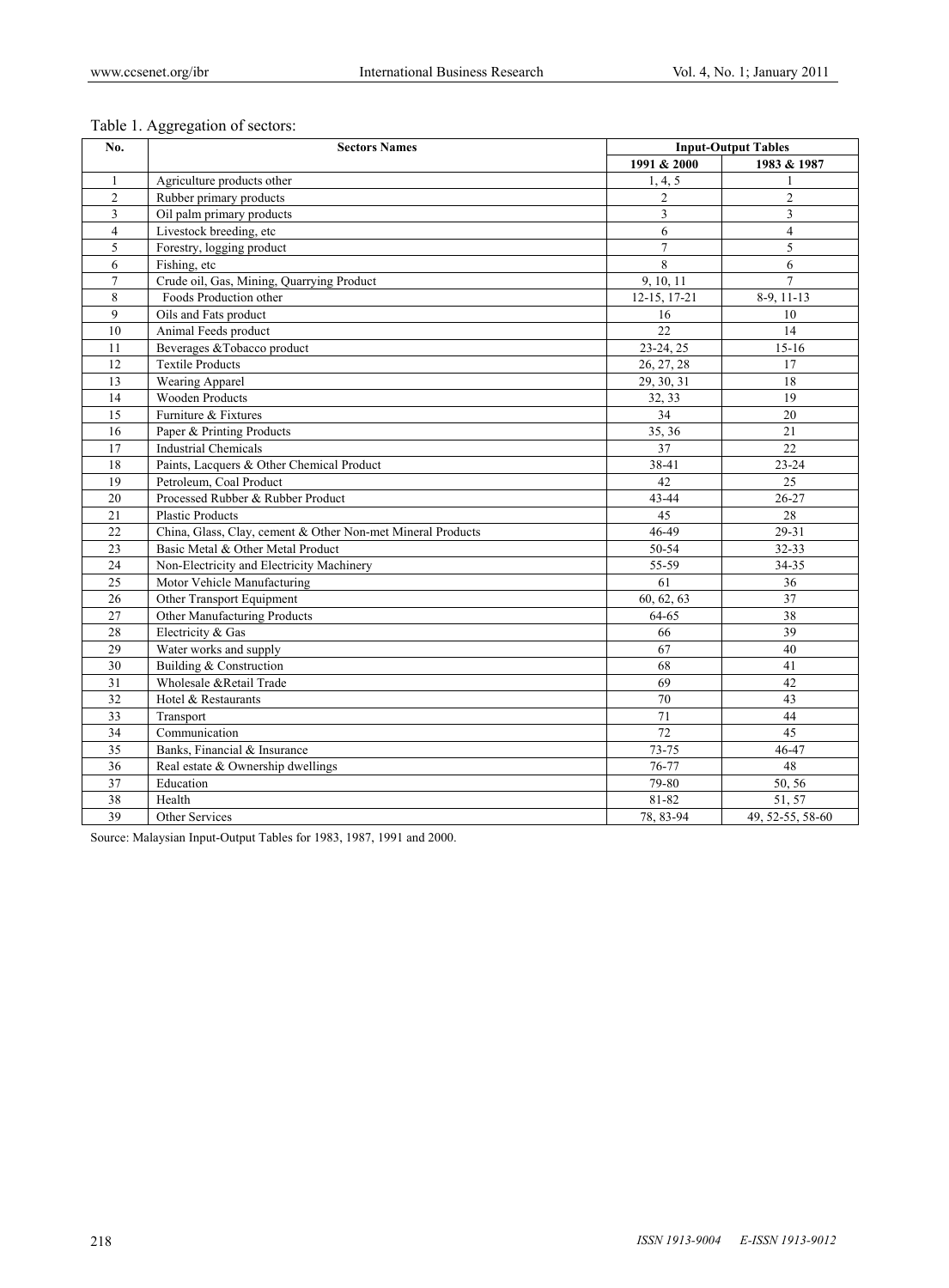|                | Simple Output Multipliers, m. |                |       |                 |       |                |       |                |       | Total Output Multipliers, M. |       |                |       |                         |              |                |  |  |
|----------------|-------------------------------|----------------|-------|-----------------|-------|----------------|-------|----------------|-------|------------------------------|-------|----------------|-------|-------------------------|--------------|----------------|--|--|
| <b>Sector</b>  | 1983                          |                | 1987  |                 | 1991  |                | 2000  |                | 1983  |                              |       | 1987           |       |                         | 1991<br>2000 |                |  |  |
|                | Value                         | Rank           | Value | Rank            | Value | Rank           | Value | Rank           | Value | Rank                         | Value | Rank           | Value | Rank                    | Value        | Rank           |  |  |
| $\mathbf{1}$   | 1.161                         | 35             | 1.221 | 32              | 1.268 | 33             | 1.287 | 29             | 1.232 | 38                           | 1.294 | 33             | 1.347 | 34                      | 1.411        | 35             |  |  |
| $\overline{2}$ | 1.130                         | 39             | 1.092 | 39              | 1.123 | 37             | 1.106 | 39             | 1.290 | 34                           | 1.263 | 37             | 1.289 | 35                      | 1.332        | 37             |  |  |
| 3              | 1.209                         | 32             | 1.247 | 31              | 1.115 | 39             | 1.305 | 28             | 1.329 | 32                           | 1.370 | 30             | 1.246 | 37                      | 1.511        | 31             |  |  |
| $\sqrt{4}$     | 1.969                         | $\mathfrak{Z}$ | 1.972 | $\mathfrak{Z}$  | 2.134 | $\overline{c}$ | 2.183 | $\sqrt{2}$     | 2.027 | $\mathfrak{Z}$               | 2.031 | 3              | 2.189 | $\sqrt{2}$              | 2.369        | $\sqrt{2}$     |  |  |
| 5              | 1.258                         | 31             | 1.136 | 37              | 1.134 | 36             | 1.208 | 35             | 1.391 | 29                           | 1.284 | 35             | 1.284 | 36                      | 1.424        | 34             |  |  |
| 6              | 1.135                         | 37             | 1.189 | 33              | 1.330 | 31             | 1.623 | 11             | 1.245 | 36                           | 1.299 | 32             | 1.437 | 30                      | 1.831        | 19             |  |  |
| $\overline{7}$ | 1.197                         | 33             | 1.115 | 38              | 1.155 | 35             | 1.111 | 38             | 1.235 | 37                           | 1.153 | 39             | 1.194 | 38                      | 1.167        | 39             |  |  |
| $\,$ 8 $\,$    | 1.987                         | 2              | 2.000 | $\overline{c}$  | 1.962 | 5              | 1.922 | 3              | 2.050 | $\overline{c}$               | 2.068 | $\overline{c}$ | 2.028 | 5                       | 2.141        | 5              |  |  |
| 9              | 2.824                         | $\mathbf{1}$   | 2.691 | $\mathbf{1}$    | 2.691 | $\mathbf{1}$   | 2.966 | $\mathbf{1}$   | 2.919 | $\mathbf{1}$                 | 2.779 | $\mathbf{1}$   | 2.784 | $\mathbf{1}$            | 3.172        | $\mathbf{1}$   |  |  |
| 10             | 1.691                         | 10             | 1.719 | 10              | 1.581 | 13             | 1.461 | 24             | 1.733 | 13                           | 1.763 | 11             | 1.616 | 19                      | 1.566        | 28             |  |  |
| 11             | 1.479                         | 18             | 1.566 | 15              | 1.597 | 12             | 1.575 | 20             | 1.546 | 21                           | 1.633 | 19             | 1.659 | 15                      | 1.744        | 22             |  |  |
| 12             | 1.813                         | 7              | 1.578 | 13              | 1.445 | 22             | 1.580 | 19             | 1.876 | 9                            | 1.649 | 16             | 1.502 | 27                      | 1.786        | 20             |  |  |
| 13             | 1.482                         | 17             | 1.386 | 24              | 1.347 | 28             | 1.591 | 18             | 1.549 | 20                           | 1.454 | 27             | 1.411 | 31                      | 1.847        | 18             |  |  |
| 14             | 1.776                         | 8              | 1.809 | $7\phantom{.0}$ | 1.963 | $\overline{4}$ | 1.866 | 5              | 1.878 | 8                            | 1.926 | 7              | 2.094 | $\overline{\mathbf{3}}$ | 2.178        | $\overline{4}$ |  |  |
| 15             | 1.904                         | $\overline{4}$ | 1.835 | 5               | 1.833 | 6              | 1.718 | $\overline{7}$ | 2.009 | $\overline{4}$               | 1.948 | 6              | 1.946 | $\overline{7}$          | 2.014        | 9              |  |  |
| 16             | 1.418                         | 22             | 1.452 | 18              | 1.415 | 25             | 1.591 | 17             | 1.510 | 25                           | 1.537 | 22             | 1.505 | 25                      | 1.871        | 17             |  |  |
| 17             | 1.467                         | 20             | 1.629 | 12              | 1.476 | 20             | 1.896 | 4              | 1.513 | 24                           | 1.677 | 15             | 1.514 | 24                      | 2.048        | 6              |  |  |
| 18             | 1.625                         | 14             | 1.570 | 14              | 1.498 | 17             | 1.594 | 16             | 1.691 | 16                           | 1.638 | 18             | 1.559 | 21                      | 1.777        | 21             |  |  |
| 19             | 1.627                         | 13             | 1.766 | 9               | 2.012 | 3              | 1.616 | 13             | 1.649 | 19                           | 1.795 | 10             | 2.051 | $\overline{4}$          | 1.667        | 26             |  |  |
| 20             | 1.854                         | 5              | 1.885 | $\overline{4}$  | 1.828 | $\overline{7}$ | 1.703 | 8              | 1.983 | 5                            | 2.028 | $\overline{4}$ | 1.949 | 6                       | 1.965        | 11             |  |  |
| 21             | 1.478                         | 19             | 1.381 | 26              | 1.561 | 14             | 1.437 | 25             | 1.546 | 22                           | 1.451 | 28             | 1.626 | 17                      | 1.666        | 27             |  |  |
| 22             | 1.612                         | 15             | 1.551 | 16              | 1.625 | 11             | 1.689 | 9              | 1.692 | 15                           | 1.647 | 17             | 1.716 | 12                      | 1.922        | 13             |  |  |
| 23             | 1.686                         | 11             | 1.697 | 11              | 1.640 | 9              | 1.498 | 22             | 1.734 | 11                           | 1.756 | 12             | 1.697 | 13                      | 1.676        | 25             |  |  |
| 24             | 1.352                         | 27             | 1.253 | 30              | 1.375 | 26             | 1.280 | 30             | 1.387 | 30                           | 1.285 | 34             | 1.407 | 32                      | 1.381        | 36             |  |  |
| 25             | 1.307                         | 28             | 1.419 | 19              | 1.439 | 23             | 1.554 | 21             | 1.333 | 31                           | 1.465 | 26             | 1.484 | 28                      | 1.694        | 23             |  |  |
| 26             | 1.267                         | 30             | 1.484 | 17              | 1.452 | 21             | 1.613 | 14             | 1.328 | 33                           | 1.575 | 20             | 1.550 | 22                      | 1.888        | 15             |  |  |
| 27             | 1.450                         | 21             | 1.344 | 28              | 1.430 | 24             | 1.475 | 23             | 1.526 | 23                           | 1.410 | 29             | 1.474 | 29                      | 1.693        | 24             |  |  |
| 28             | 1.656                         | 12             | 1.295 | 29              | 1.511 | 16             | 1.389 | 27             | 1.703 | 14                           | 1.353 | 31             | 1.572 | 20                      | 1.514        | 30             |  |  |
| 29             | 1.603                         | 16             | 1.418 | 20              | 1.492 | 18             | 1.618 | 12             | 1.682 | 17                           | 1.519 | 25             | 1.619 | 18                      | 1.875        | 16             |  |  |
| 30             | 1.737                         | 9              | 1.788 | 8               | 1.634 | 10             | 1.652 | 10             | 1.853 | 10                           | 1.903 | 9              | 1.750 | 10                      | 2.036        | 7              |  |  |
| 31             | 1.374                         | 24             | 1.385 | 25              | 1.360 | 27             | 1.232 | 34             | 1.510 | 26                           | 1.528 | 23             | 1.504 | 26                      | 1.474        | 32             |  |  |
| 32             | 1.852                         | 6              | 1.809 | 6               | 1.766 | 8              | 1.749 | 6              | 1.955 | 6                            | 1.913 | 8              | 1.868 | 9                       | 2.025        | $\,$ 8 $\,$    |  |  |
| 33             | 1.390                         | 23             | 1.404 | 21              | 1.535 | 15             | 1.605 | 15             | 1.498 | 27                           | 1.527 | 24             | 1.656 | 16                      | 1.912        | 14             |  |  |
| 34             | 1.162                         | 34             | 1.152 | 35              | 1.282 | 32             | 1.275 | 32             | 1.275 | 35                           | 1.276 | 36             | 1.406 | 33                      | 1.473        | 33             |  |  |
| 35             | 1.290                         | 29             | 1.386 | 23              | 1.345 | 29             | 1.241 | 33             | 1.480 | 28                           | 1.574 | 21             | 1.535 | 23                      | 1.559        | 29             |  |  |
| 36             | 1.145                         | 36             | 1.148 | 36              | 1.122 | 38             | 1.194 | 37             | 1.159 | 39                           | 1.161 | 38             | 1.136 | 39                      | 1.222        | 38             |  |  |
| 37             | 1.131                         | 38             | 1.159 | 34              | 1.209 | 34             | 1.204 | 36             | 1.915 | $\overline{7}$               | 1.951 | 5              | 1.937 | $\,$ 8 $\,$             | 2.312        | $\overline{3}$ |  |  |
| 38             | 1.374                         | 25             | 1.355 | 27              | 1.344 | 30             | 1.275 | 31             | 1.733 | 12                           | 1.713 | 13             | 1.678 | 14                      | 1.930        | 12             |  |  |
| 39             | 1.374                         | 25             | 1.395 | 22              | 1.477 | 19             | 1.412 | 26             | 1.657 | 18                           | 1.702 | 14             | 1.750 | 11                      | 2.002        | 10             |  |  |

# Table 2. Simple and Total Output Multipliers.

**Sectors Names**: as shown in Table 1.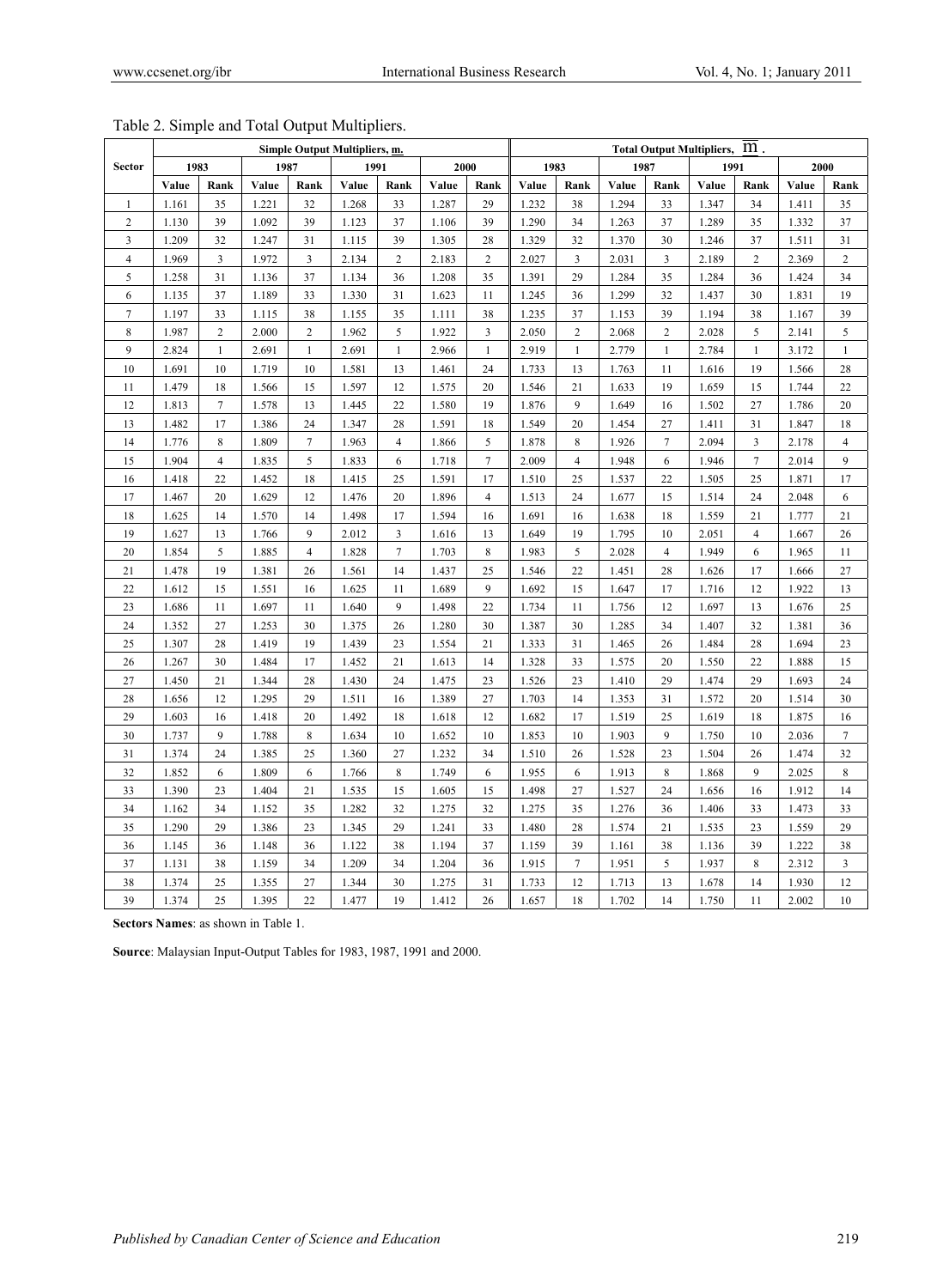|                  |       |                |       |                | Simple Household Multipliers, n. |                |       |                | Total Household Multipliers, n. |                  |       |                |       |                |       |                  |  |
|------------------|-------|----------------|-------|----------------|----------------------------------|----------------|-------|----------------|---------------------------------|------------------|-------|----------------|-------|----------------|-------|------------------|--|
| Sector           | 1983  |                | 1987  |                | 1991                             |                | 2000  |                | 1983                            |                  | 1987  |                |       | 1991           |       | 2000             |  |
|                  | Value | Rank           | Value | Rank           | Value                            | Rank           | Value | Rank           | Value                           | Rank             | Value | Rank           | Value | Rank           | Value | Rank             |  |
| $\mathbf{1}$     | 0.062 | 22             | 0.062 | 22             | 0.068                            | 22             | 0.088 | 34             | 0.066                           | 22               | 0.066 | 22             | 0.073 | 22             | 0.102 | 34               |  |
| $\overline{c}$   | 0.140 | 5              | 0.145 | 5              | 0.143                            | 5              | 0.161 | 18             | 0.149                           | 5                | 0.155 | 5              | 0.153 | 5              | 0.186 | 18               |  |
| 3                | 0.105 | 9              | 0.105 | 10             | 0.113                            | 8              | 0.146 | 23             | 0.112                           | 9                | 0.112 | 10             | 0.121 | 8              | 0.169 | 23               |  |
| 4                | 0.051 | 30             | 0.050 | 31             | 0.047                            | 31             | 0.132 | 27             | 0.054                           | 30               | 0.053 | 31             | 0.051 | 31             | 0.152 | 27               |  |
| 5                | 0.116 | $\tau$         | 0.126 | 6              | 0.129                            | 6              | 0.153 | 21             | 0.124                           | $\boldsymbol{7}$ | 0.135 | 6              | 0.138 | 6              | 0.177 | 21               |  |
| 6                | 0.096 | 12             | 0.093 | 15             | 0.092                            | 16             | 0.147 | 22             | 0.102                           | 12               | 0.100 | 15             | 0.098 | 16             | 0.170 | 22               |  |
| $\boldsymbol{7}$ | 0.033 | 35             | 0.032 | 36             | 0.034                            | 34             | 0.040 | 37             | 0.035                           | 35               | 0.034 | 36             | 0.036 | 34             | 0.046 | 37               |  |
| 8                | 0.055 | 28             | 0.057 | 27             | 0.057                            | 24             | 0.156 | 19             | 0.059                           | 28               | 0.061 | 27             | 0.060 | 24             | 0.180 | 19               |  |
| 9                | 0.083 | 17             | 0.075 | 20             | 0.081                            | 19             | 0.146 | 25             | 0.088                           | 17               | 0.080 | 20             | 0.086 | 19             | 0.168 | 25               |  |
| 10               | 0.036 | 34             | 0.037 | 35             | 0.030                            | 37             | 0.075 | 35             | 0.038                           | 34               | 0.040 | 35             | 0.032 | 37             | 0.086 | 35               |  |
| 11               | 0.059 | 25             | 0.057 | 28             | 0.053                            | 26             | 0.120 | 30             | 0.063                           | 25               | 0.061 | 28             | 0.057 | 26             | 0.139 | 30               |  |
| 12               | 0.055 | 27             | 0.060 | 23             | 0.049                            | 29             | 0.146 | 24             | 0.059                           | 27               | 0.064 | 23             | 0.053 | 29             | 0.169 | 24               |  |
| 13               | 0.059 | 24             | 0.058 | 25             | 0.056                            | 25             | 0.182 | 14             | 0.063                           | 24               | 0.062 | 25             | 0.059 | 25             | 0.210 | 14               |  |
| 14               | 0.089 | 16             | 0.100 | 12             | 0.113                            | 9              | 0.222 | 6              | 0.095                           | 16               | 0.107 | 12             | 0.121 | 9              | 0.256 | 6                |  |
| 15               | 0.091 | 14             | 0.096 | 14             | 0.097                            | 15             | 0.210 | 8              | 0.097                           | 14               | 0.102 | 14             | 0.104 | 15             | 0.243 | $\,$ 8 $\,$      |  |
| 16               | 0.081 | 18             | 0.073 | 21             | 0.077                            | 21             | 0.199 | 9              | 0.086                           | 18               | 0.078 | 21             | 0.082 | 21             | 0.229 | 9                |  |
| 17               | 0.040 | 33             | 0.041 | 33             | 0.033                            | 36             | 0.108 | 31             | 0.043                           | 33               | 0.044 | 33             | 0.035 | 36             | 0.124 | 31               |  |
| 18               | 0.058 | 26             | 0.057 | 26             | 0.052                            | 28             | 0.130 | 28             | 0.061                           | 26               | 0.061 | 26             | 0.056 | 28             | 0.150 | 28               |  |
| 19               | 0.019 | 38             | 0.024 | 38             | 0.034                            | 35             | 0.036 | 38             | 0.020                           | 38               | 0.026 | 38             | 0.036 | 35             | 0.042 | 38               |  |
| 20               | 0.113 | 8              | 0.121 | 8              | 0.104                            | 12             | 0.186 | 12             | 0.120                           | 8                | 0.129 | 8              | 0.111 | 12             | 0.215 | 12               |  |
| 21               | 0.059 | 23             | 0.059 | 24             | 0.057                            | 23             | 0.163 | 17             | 0.063                           | 23               | 0.063 | 24             | 0.060 | 23             | 0.188 | 17               |  |
| 22               | 0.071 | 19             | 0.081 | 18             | 0.079                            | 20             | 0.165 | 16             | 0.075                           | 19               | 0.087 | 18             | 0.084 | 20             | 0.191 | 16               |  |
| 23               | 0.042 | 31             | 0.050 | 30             | 0.049                            | 30             | 0.126 | 29             | 0.044                           | 31               | 0.053 | 30             | 0.052 | 30             | 0.145 | 29               |  |
| 24               | 0.031 | 36             | 0.027 | 37             | 0.027                            | 38             | 0.072 | 36             | 0.033                           | 36               | 0.029 | 37             | 0.029 | 38             | 0.083 | 36               |  |
| 25               | 0.023 | 37             | 0.039 | 34             | 0.039                            | 32             | 0.099 | 32             | 0.025                           | 37               | 0.042 | 34             | 0.041 | 32             | 0.115 | 32               |  |
| 26               | 0.053 | 29             | 0.077 | 19             | 0.085                            | 18             | 0.195 | 11             | 0.056                           | 29               | 0.082 | 19             | 0.091 | 18             | 0.225 | 11               |  |
| 27               | 0.066 | 21             | 0.056 | 29             | 0.038                            | 33             | 0.155 | 20             | 0.071                           | 21               | 0.060 | 29             | 0.040 | 33             | 0.179 | 20               |  |
| 28               | 0.041 | 32             | 0.049 | 32             | 0.052                            | 27             | 0.089 | 33             | 0.044                           | 32               | 0.052 | 32             | 0.056 | 27             | 0.102 | 33               |  |
| 29               | 0.070 | 20             | 0.086 | 17             | 0.110                            | 10             | 0.182 | 13             | 0.074                           | 20               | 0.092 | 17             | 0.117 | 10             | 0.210 | 13               |  |
| 30               | 0.101 | 10             | 0.097 | 13             | 0.100                            | 14             | 0.273 | $\overline{4}$ | 0.108                           | 10               | 0.104 | 13             | 0.106 | 14             | 0.315 | $\overline{4}$   |  |
| 31               | 0.119 | 6              | 0.122 | 7              | 0.125                            | $\tau$         | 0.172 | 15             | 0.127                           | 6                | 0.130 | 7              | 0.133 | $\tau$         | 0.198 | 15               |  |
| 32               | 0.090 | 15             | 0.088 | 16             | 0.087                            | 17             | 0.196 | 10             | 0.096                           | 15               | 0.094 | 16             | 0.093 | 17             | 0.226 | 10               |  |
| 33               | 0.094 | 13             | 0.104 | 11             | 0.104                            | 13             | 0.218 | $\tau$         | 0.100                           | 13               | 0.111 | 11             | 0.111 | 13             | 0.251 | $\boldsymbol{7}$ |  |
| 34               | 0.098 | 11             | 0.105 | 9              | 0.107                            | 11             | 0.140 | 26             | 0.105                           | 11               | 0.112 | 9              | 0.114 | 11             | 0.162 | 26               |  |
| 35               | 0.166 | $\overline{4}$ | 0.160 | $\overline{4}$ | 0.164                            | $\overline{4}$ | 0.226 | 5              | 0.177                           | $\overline{4}$   | 0.171 | 4              | 0.175 | $\overline{4}$ | 0.260 | 5                |  |
| 36               | 0.013 | 39             | 0.012 | 39             | 0.012                            | 39             | 0.020 | 39             | 0.013                           | 39               | 0.012 | 39             | 0.012 | 39             | 0.023 | 39               |  |
| 37               | 0.686 | $\mathbf{1}$   | 0.673 | $\mathbf{1}$   | 0.628                            | $\mathbf{1}$   | 0.787 | $\mathbf{1}$   | 0.731                           | $\mathbf{1}$     | 0.719 | $\mathbf{1}$   | 0.669 | 1              | 0.907 | $\mathbf{1}$     |  |
| 38               | 0.314 | $\overline{c}$ | 0.304 | $\overline{c}$ | 0.288                            | $\overline{c}$ | 0.465 | $\overline{c}$ | 0.335                           | $\sqrt{2}$       | 0.324 | $\overline{c}$ | 0.307 | $\overline{c}$ | 0.537 | $\overline{c}$   |  |
| 39               | 0.230 | $\mathfrak{Z}$ | 0.261 | $\mathbf{3}$   | 0.236                            | $\mathbf{3}$   | 0.419 | $\mathfrak{Z}$ | 0.245                           | $\mathfrak{Z}$   | 0.279 | $\mathfrak{Z}$ | 0.251 | 3              | 0.484 | $\mathfrak{Z}$   |  |

# Table 3. Simple and Total Household Multipliers.

**Sectors Names**: as shown in Table 1.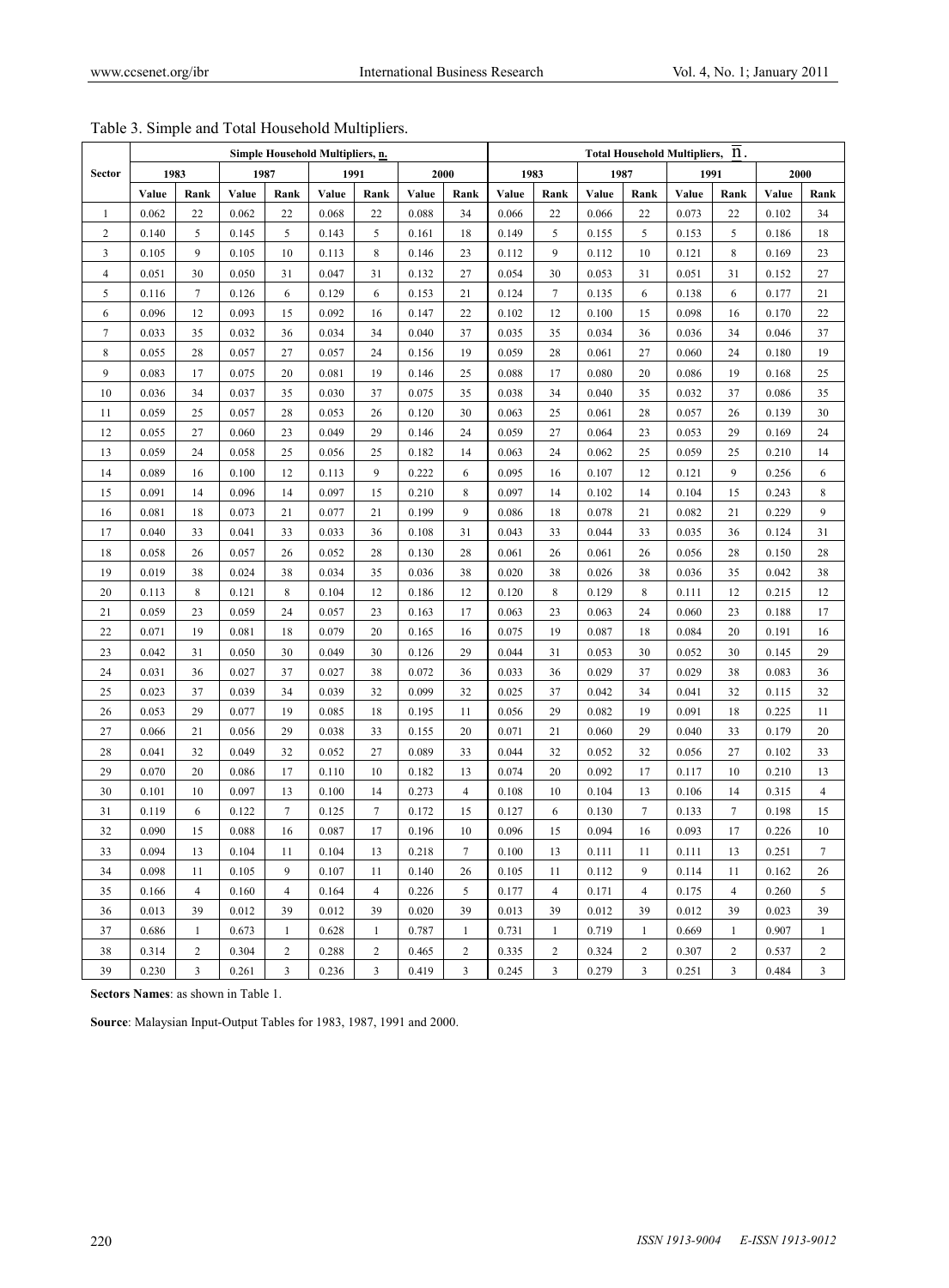|                         | Type I Income Multipliers, y. |                |              |                |        |                |       |      |        | Type I Income Multipliers, V. |        |                 |        |                 |       |                |  |  |  |
|-------------------------|-------------------------------|----------------|--------------|----------------|--------|----------------|-------|------|--------|-------------------------------|--------|-----------------|--------|-----------------|-------|----------------|--|--|--|
| Sector                  | 1983                          |                | 1987<br>1991 |                |        |                |       | 2000 | 1983   |                               | 1987   |                 |        | 1991<br>2000    |       |                |  |  |  |
|                         | Value                         | Rank           | Value        | Rank           | Value  | Rank           | Value | Rank | Value  | Rank                          | Value  | Rank            | Value  | Rank            | Value | Rank           |  |  |  |
| $\mathbf{1}$            | 1.135                         | 33             | 1.204        | 31             | 1.366  | 29             | 1.336 | 29   | 1.209  | 33                            | 1.286  | 31              | 1.456  | 29              | 1.541 | 29             |  |  |  |
| $\overline{\mathbf{c}}$ | 1.050                         | 38             | 1.033        | 38             | 1.046  | 38             | 1.051 | 38   | 1.118  | 38                            | 1.104  | 38              | 1.115  | 38              | 1.212 | 38             |  |  |  |
| 3                       | 1.104                         | 35             | 1.124        | 34             | 1.047  | 37             | 1.194 | 32   | 1.176  | 35                            | 1.200  | 34              | 1.116  | 37              | 1.376 | 32             |  |  |  |
| 4                       | 2.997                         | $\overline{7}$ | 2.755        | 8              | 3.232  | 10             | 2.531 | 4    | 3.193  | $\tau$                        | 2.943  | 8               | 3.444  | 10              | 2.919 | 4              |  |  |  |
| 5                       | 1.147                         | 31             | 1.134        | 32             | 1.105  | 35             | 1.126 | 36   | 1.222  | 31                            | 1.211  | 32              | 1.178  | 35              | 1.299 | 36             |  |  |  |
| 6                       | 1.054                         | 37             | 1.106        | 36             | 1.177  | 33             | 1.391 | 27   | 1.123  | 37                            | 1.181  | 36              | 1.254  | 33              | 1.604 | 27             |  |  |  |
| 7                       | 1.516                         | 25             | 1.346        | 28             | 1.481  | 27             | 1.474 | 24   | 1.615  | 25                            | 1.437  | 28              | 1.579  | 27              | 1.700 | 24             |  |  |  |
| 8                       | 4.164                         | 5              | 4.529        | 5              | 4.352  | 5              | 2.004 | 6    | 4.436  | 5                             | 4.837  | 5               | 4.638  | 5               | 2.311 | 6              |  |  |  |
| 9                       | 43.069                        | $\mathbf{1}$   | 35.263       | 2              | 34.476 | 2              | 6.383 | 1    | 45.877 | $\mathbf{1}$                  | 37.662 | 2               | 36.737 | 2               | 7.360 | 1              |  |  |  |
| 10                      | 7.604                         | 3              | 7.913        | 3              | 11.098 | 3              | 1.985 | 7    | 8.100  | 3                             | 8.451  | 3               | 11.826 | 3               | 2.288 | $\tau$         |  |  |  |
| 11                      | 2.207                         | 16             | 2.256        | 15             | 2.363  | 14             | 1.816 | 11   | 2.351  | 16                            | 2.410  | 15              | 2.518  | 14              | 2.094 | 11             |  |  |  |
| 12                      | 2.469                         | 12             | 1.922        | 17             | 1.895  | 19             | 1.554 | 19   | 2.630  | 12                            | 2.053  | 17              | 2.020  | 19              | 1.792 | 19             |  |  |  |
| 13                      | 1.681                         | 19             | 1.613        | 24             | 1.527  | 24             | 1.547 | 21   | 1.790  | 19                            | 1.722  | 24              | 1.627  | 24              | 1.784 | 21             |  |  |  |
| 14                      | 2.816                         | 8              | 3.680        | 6              | 4.464  | $\overline{4}$ | 1.916 | 9    | 3.000  | 8                             | 3.930  | 6               | 4.757  | 4               | 2.210 | 9              |  |  |  |
| 15                      | 2.209                         | 14             | 2.271        | 14             | 2.276  | 15             | 1.659 | 15   | 2.353  | 14                            | 2.426  | 14              | 2.425  | 15              | 1.913 | 15             |  |  |  |
| 16                      | 1.511                         | 26             | 1.724        | 21             | 1.572  | 23             | 1.554 | 20   | 1.610  | 26                            | 1.841  | 21              | 1.675  | 23              | 1.791 | 20             |  |  |  |
| 17                      | 2.208                         | 15             | 2.321        | 13             | 2.437  | 12             | 2.322 | 5    | 2.352  | 15                            | 2.479  | 13              | 2.597  | 12              | 2.677 | 5              |  |  |  |
| 18                      | 2.567                         | 11             | 2.510        | 11             | 2.397  | 13             | 1.728 | 13   | 2.735  | 11                            | 2.681  | 11              | 2.554  | 13              | 1.993 | 13             |  |  |  |
| 19                      | 41.883                        | 2              | 38.397       | 1              | 72.720 | 1              | 4.772 | 3    | 44.614 | 2                             | 41.009 | 1               | 77.489 | $\mathbf{1}$    | 5.503 | 3              |  |  |  |
| 20                      | 4.495                         | 4              | 5.902        | $\overline{4}$ | 4.097  | 6              | 1.774 | 12   | 4.788  | 4                             | 6.304  | $\overline{4}$  | 4.366  | 6               | 2.046 | 12             |  |  |  |
| 21                      | 1.680                         | 20             | 1.675        | 22             | 2.037  | 18             | 1.364 | 28   | 1.790  | 20                            | 1.789  | 22              | 2.170  | 18              | 1.573 | 28             |  |  |  |
| 22                      | 1.671                         | 21             | 1.626        | 23             | 1.746  | 21             | 1.571 | 18   | 1.779  | 21                            | 1.736  | 23              | 1.860  | 21              | 1.811 | 18             |  |  |  |
| 23                      | 2.680                         | 10             | 2.694        | 9              | 2.635  | 11             | 1.593 | 17   | 2.854  | 10                            | 2.877  | 9               | 2.807  | 11              | 1.837 | 17             |  |  |  |
| 24                      | 2.694                         | 9              | 2.506        | 12             | 3.534  | 8              | 1.635 | 16   | 2.870  | 9                             | 2.677  | 12              | 3.766  | 8               | 1.885 | 16             |  |  |  |
| 25                      | 1.928                         | 18             | 2.571        | 10             | 2.210  | 16             | 1.923 | 8    | 2.054  | 18                            | 2.746  | 10              | 2.355  | 16              | 2.218 | 8              |  |  |  |
| 26                      | 1.345                         | 27             | 1.762        | 19             | 1.467  | 28             | 1.547 | 22   | 1.433  | 27                            | 1.881  | 19              | 1.563  | 28              | 1.783 | 22             |  |  |  |
| 27                      | 1.657                         | 22             | 1.741        | 20             | 3.909  | $\tau$         | 1.461 | 25   | 1.765  | 22                            | 1.860  | 20              | 4.166  | $7\phantom{.0}$ | 1.684 | 25             |  |  |  |
| 28                      | 2.278                         | 13             | 1.584        | 25             | 2.091  | 17             | 1.885 | 10   | 2.427  | 13                            | 1.692  | 25              | 2.228  | 17              | 2.174 | 10             |  |  |  |
| 29                      | 1.531                         | 24             | 1.360        | 26             | 1.602  | 22             | 1.676 | 14   | 1.631  | 24                            | 1.453  | 26              | 1.707  | 22              | 1.932 | 14             |  |  |  |
| 30                      | 1.634                         | 23             | 1.777        | 18             | 1.482  | 26             | 1.312 | 30   | 1.741  | 23                            | 1.898  | 18              | 1.580  | 26              | 1.513 | 30             |  |  |  |
| 31                      | 1.261                         | 29             | 1.290        | 29             | 1.239  | 31             | 1.188 | 33   | 1.343  | 29                            | 1.377  | 29              | 1.320  | 31              | 1.370 | 33             |  |  |  |
| 32                      | 1.968                         | 17             | 1.979        | 16             | 1.787  | 20             | 1.538 | 23   | 2.096  | 17                            | 2.113  | 16              | 1.904  | 20              | 1.773 | 23             |  |  |  |
| 33                      | 1.338                         | 28             | 1.356        | 27             | 1.486  | 25             | 1.447 | 26   | 1.425  | 28                            | 1.449  | 27              | 1.583  | 25              | 1.669 | 26             |  |  |  |
| 34                      | 1.114                         | 34             | 1.115        | 35             | 1.258  | 30             | 1.250 | 31   | 1.187  | 34                            | 1.190  | 35              | 1.340  | 30              | 1.441 | 31             |  |  |  |
| 35                      | 1.168                         | 30             | 1.264        | 30             | 1.235  | 32             | 1.159 | 35   | 1.244  | 30                            | 1.350  | 30              | 1.316  | 32              | 1.336 | 35             |  |  |  |
| 36                      | 3.802                         | 6              | 3.510        | $\tau$         | 3.486  | 9              | 5.540 | 2    | 4.050  | 6                             | 3.748  | $7\phantom{.0}$ | 3.715  | 9               | 6.388 | $\overline{c}$ |  |  |  |
| 37                      | 1.011                         | 39             | 1.016        | 39             | 1.021  | 39             | 1.034 | 39   | 1.077  | 39                            | 1.085  | 39              | 1.088  | 39              | 1.193 | 39             |  |  |  |
| 38                      | 1.087                         | 36             | 1.093        | 37             | 1.088  | 36             | 1.086 | 37   | 1.158  | 36                            | 1.168  | 37              | 1.159  | 36              | 1.252 | 37             |  |  |  |
| 39                      | 1.139                         | 32             | 1.133        | 33             | 1.153  | 34             | 1.164 | 34   | 1.213  | 32                            | 1.210  | 33              | 1.228  | 34              | 1.342 | 34             |  |  |  |

# Table 4. Type I and 2 Income Multipliers.

**Sectors Names**: as shown in Table 1.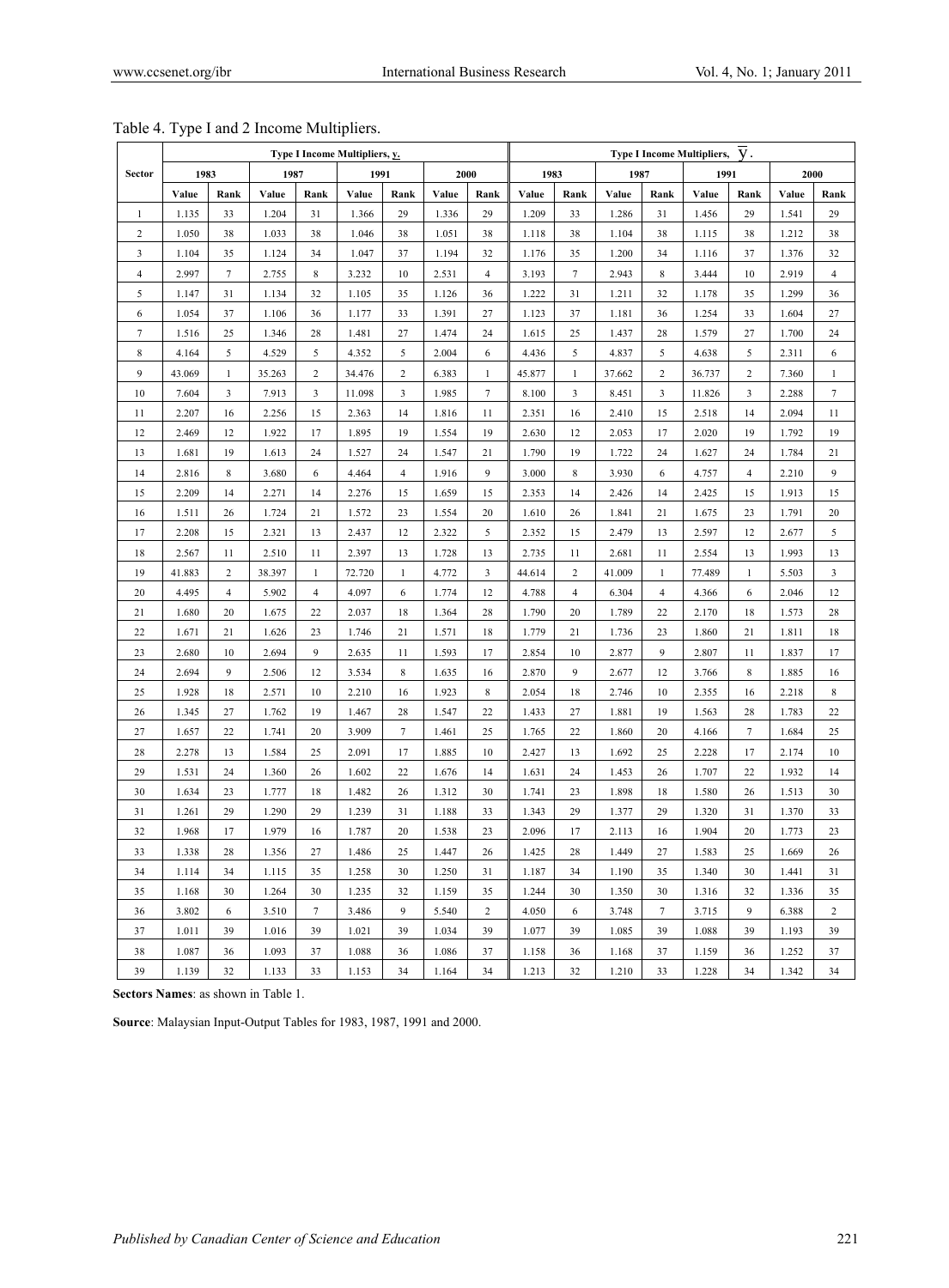|                | Simple Employment Multipliers, 1. |                |       |                |       |                |       |                |       | Total Employment Multipliers, 1. |       |                          |       |                         |       |                |  |  |
|----------------|-----------------------------------|----------------|-------|----------------|-------|----------------|-------|----------------|-------|----------------------------------|-------|--------------------------|-------|-------------------------|-------|----------------|--|--|
| Sector         | 1983                              |                |       | 1987           |       | 1991           | 2000  |                | 1983  |                                  | 1987  |                          | 1991  |                         | 2000  |                |  |  |
|                | Value                             | Rank           | Value | Rank           | Value | Rank           | Value | Rank           | Value | Rank                             | Value | Rank                     | Value | Rank                    | Value | Rank           |  |  |
| $\mathbf{1}$   | 0.284                             | $\mathbf{1}$   | 0.254 | 1              | 0.134 | $\overline{c}$ | 0.096 | $\overline{2}$ | 0.287 | $\mathbf{1}$                     | 0.258 | 1                        | 0.136 | $\sqrt{2}$              | 0.098 | $\sqrt{2}$     |  |  |
| $\overline{c}$ | 0.211                             | 3              | 0.186 | $\overline{c}$ | 0.148 | $\mathbf{1}$   | 0.145 | $\mathbf{1}$   | 0.219 | 3                                | 0.194 | $\overline{2}$           | 0.152 | $\mathbf{1}$            | 0.148 | $\mathbf{1}$   |  |  |
| 3              | 0.062                             | 15             | 0.064 | 14             | 0.048 | 10             | 0.043 | 3              | 0.068 | 15                               | 0.070 | 14                       | 0.052 | 11                      | 0.046 | $\overline{4}$ |  |  |
| $\overline{4}$ | 0.046                             | 22             | 0.044 | 22             | 0.018 | 28             | 0.015 | 22             | 0.049 | 22                               | 0.046 | 24                       | 0.019 | 28                      | 0.018 | 22             |  |  |
| 5              | 0.027                             | 32             | 0.018 | 34             | 0.019 | 25             | 0.005 | 37             | 0.033 | 31                               | 0.025 | 32                       | 0.023 | 21                      | 0.008 | 35             |  |  |
| 6              | 0.057                             | 19             | 0.068 | 13             | 0.051 | 8              | 0.029 | 8              | 0.062 | 19                               | 0.073 | 13                       | 0.054 | 9                       | 0.031 | 9              |  |  |
| $\tau$         | 0.012                             | 37             | 0.007 | 39             | 0.005 | 39             | 0.002 | 39             | 0.014 | 37                               | 0.009 | 39                       | 0.006 | 39                      | 0.003 | 39             |  |  |
| 8              | 0.091                             | 8              | 0.094 | 7              | 0.041 | 12             | 0.027 | 10             | 0.093 | 9                                | 0.097 | 9                        | 0.043 | 12                      | 0.030 | 11             |  |  |
| 9              | 0.065                             | 14             | 0.053 | 16             | 0.036 | 15             | 0.028 | 9              | 0.069 | 13                               | 0.057 | 16                       | 0.038 | 15                      | 0.031 | 10             |  |  |
| 10             | 0.031                             | 31             | 0.031 | 29             | 0.014 | 32             | 0.008 | 30             | 0.033 | 32                               | 0.033 | 29                       | 0.014 | 32                      | 0.010 | 32             |  |  |
| 11             | 0.042                             | 26             | 0.049 | 17             | 0.020 | 23             | 0.016 | 20             | 0.045 | 27                               | 0.052 | 17                       | 0.021 | 25                      | 0.018 | 21             |  |  |
| 12             | 0.059                             | 18             | 0.039 | 25             | 0.018 | 27             | 0.010 | 27             | 0.062 | 18                               | 0.042 | 25                       | 0.019 | 27                      | 0.013 | 28             |  |  |
| 13             | 0.171                             | 4              | 0.105 | 6              | 0.051 | 9              | 0.026 | 12             | 0.174 | $\overline{4}$                   | 0.108 | $\overline{7}$           | 0.052 | 10                      | 0.030 | 12             |  |  |
| 14             | 0.062                             | 16             | 0.046 | 19             | 0.038 | 14             | 0.021 | 17             | 0.067 | 16                               | 0.051 | 20                       | 0.041 | 13                      | 0.025 | 16             |  |  |
| 15             | 0.224                             | $\overline{c}$ | 0.162 | 3              | 0.084 | 3              | 0.024 | 14             | 0.229 | $\overline{c}$                   | 0.167 | 3                        | 0.087 | $\overline{\mathbf{3}}$ | 0.028 | 15             |  |  |
| 16             | 0.045                             | 24             | 0.043 | 23             | 0.021 | 19             | 0.016 | 21             | 0.049 | 24                               | 0.047 | 23                       | 0.023 | 22                      | 0.020 | 20             |  |  |
| 17             | 0.013                             | 35             | 0.011 | 37             | 0.006 | 38             | 0.008 | 32             | 0.015 | 35                               | 0.013 | 36                       | 0.007 | 38                      | 0.010 | 31             |  |  |
| 18             | 0.046                             | 23             | 0.035 | 27             | 0.014 | 30             | 0.008 | 31             | 0.049 | 23                               | 0.038 | 28                       | 0.015 | 31                      | 0.011 | 30             |  |  |
| 19             | 0.009                             | 39             | 0.011 | 36             | 0.009 | 37             | 0.003 | 38             | 0.010 | 39                               | 0.012 | 37                       | 0.009 | 37                      | 0.004 | 38             |  |  |
| 20             | 0.133                             | 5              | 0.127 | 5              | 0.074 | $\overline{4}$ | 0.036 | 6              | 0.139 | 5                                | 0.134 | 5                        | 0.077 | 5                       | 0.040 | 6              |  |  |
| 21             | 0.044                             | 25             | 0.035 | 26             | 0.020 | 21             | 0.009 | 28             | 0.047 | 26                               | 0.039 | 26                       | 0.022 | 24                      | 0.012 | 29             |  |  |
| 22             | 0.041                             | 27             | 0.034 | 28             | 0.019 | 26             | 0.011 | 26             | 0.044 | 28                               | 0.039 | 27                       | 0.022 | 23                      | 0.014 | 25             |  |  |
| 23             | 0.023                             | 33             | 0.026 | 30             | 0.016 | 29             | 0.012 | 24             | 0.025 | 33                               | 0.029 | 31                       | 0.017 | 29                      | 0.014 | 26             |  |  |
| 24             | 0.033                             | 30             | 0.022 | 32             | 0.012 | 34             | 0.006 | 35             | 0.035 | 30                               | 0.024 | 34                       | 0.013 | 34                      | 0.008 | 36             |  |  |
| 25             | 0.013                             | 36             | 0.022 | 33             | 0.009 | 36             | 0.007 | 33             | 0.014 | 36                               | 0.024 | 33                       | 0.010 | 36                      | 0.009 | 34             |  |  |
| 26             | 0.060                             | 17             | 0.086 | 9              | 0.014 | 31             | 0.019 | 18             | 0.063 | 17                               | 0.090 | 10                       | 0.016 | 30                      | 0.023 | 17             |  |  |
| 27             | 0.065                             | 13             | 0.048 | 18             | 0.038 | 13             | 0.011 | 25             | 0.069 | 14                               | 0.051 | 18                       | 0.039 | 14                      | 0.014 | 24             |  |  |
| 28             | 0.023                             | 34             | 0.016 | 35             | 0.013 | 33             | 0.006 | 36             | 0.025 | 34                               | 0.018 | 35                       | 0.014 | 33                      | 0.008 | 37             |  |  |
| 29             | 0.086                             | 9              | 0.044 | 21             | 0.021 | 20             | 0.013 | 23             | 0.090 | 10                               | 0.049 | 21                       | 0.024 | 20                      | 0.017 | 23             |  |  |
| 30             | 0.056                             | 20             | 0.054 | 15             | 0.025 | 18             | 0.023 | 15             | 0.061 | 20                               | 0.060 | 15                       | 0.028 | 18                      | 0.029 | 14             |  |  |
| 31             | 0.074                             | 12             | 0.079 | 11             | 0.029 | 16             | 0.026 | 11             | 0.080 | 12                               | 0.086 | 12                       | 0.033 | 16                      | 0.030 | 13             |  |  |
| 32             | 0.129                             | 6              | 0.145 | $\overline{4}$ | 0.064 | 5              | 0.040 | 5              | 0.134 | $\tau$                           | 0.150 | $\overline{\mathcal{L}}$ | 0.066 | 6                       | 0.043 | 5              |  |  |
| 33             | 0.048                             | 21             | 0.045 | 20             | 0.027 | 17             | 0.017 | 19             | 0.053 | 21                               | 0.051 | 19                       | 0.030 | 17                      | 0.022 | 19             |  |  |
| 34             | 0.036                             | 29             | 0.024 | 31             | 0.010 | 35             | 0.006 | 34             | 0.041 | 29                               | 0.030 | 30                       | 0.013 | 35                      | 0.009 | 33             |  |  |
| 35             | 0.040                             | 28             | 0.040 | 24             | 0.020 | 24             | 0.009 | 29             | 0.048 | 25                               | 0.048 | 22                       | 0.024 | 19                      | 0.013 | 27             |  |  |
| 36             | 0.011                             | 38             | 0.010 | 38             | 0.020 | 22             | 0.021 | 16             | 0.012 | 38                               | 0.010 | 38                       | 0.020 | 26                      | 0.022 | 18             |  |  |
| 37             | 0.098                             | $\tau$         | 0.092 | 8              | 0.062 | 6              | 0.041 | $\overline{4}$ | 0.135 | 6                                | 0.129 | 6                        | 0.079 | $\overline{4}$          | 0.057 | 3              |  |  |
| 38             | 0.083                             | 10             | 0.072 | 12             | 0.048 | 11             | 0.025 | 13             | 0.100 | 8                                | 0.089 | 11                       | 0.056 | 8                       | 0.034 | $\,$ 8 $\,$    |  |  |
| 39             | 0.075                             | 11             | 0.085 | 10             | 0.054 | $\tau$         | 0.032 | $\overline{7}$ | 0.087 | 11                               | 0.099 | 8                        | 0.060 | $\overline{7}$          | 0.040 | 7              |  |  |

# Table 5. Simple and Total Employment Multipliers.

**Sectors Names**: as shown in Table 1.